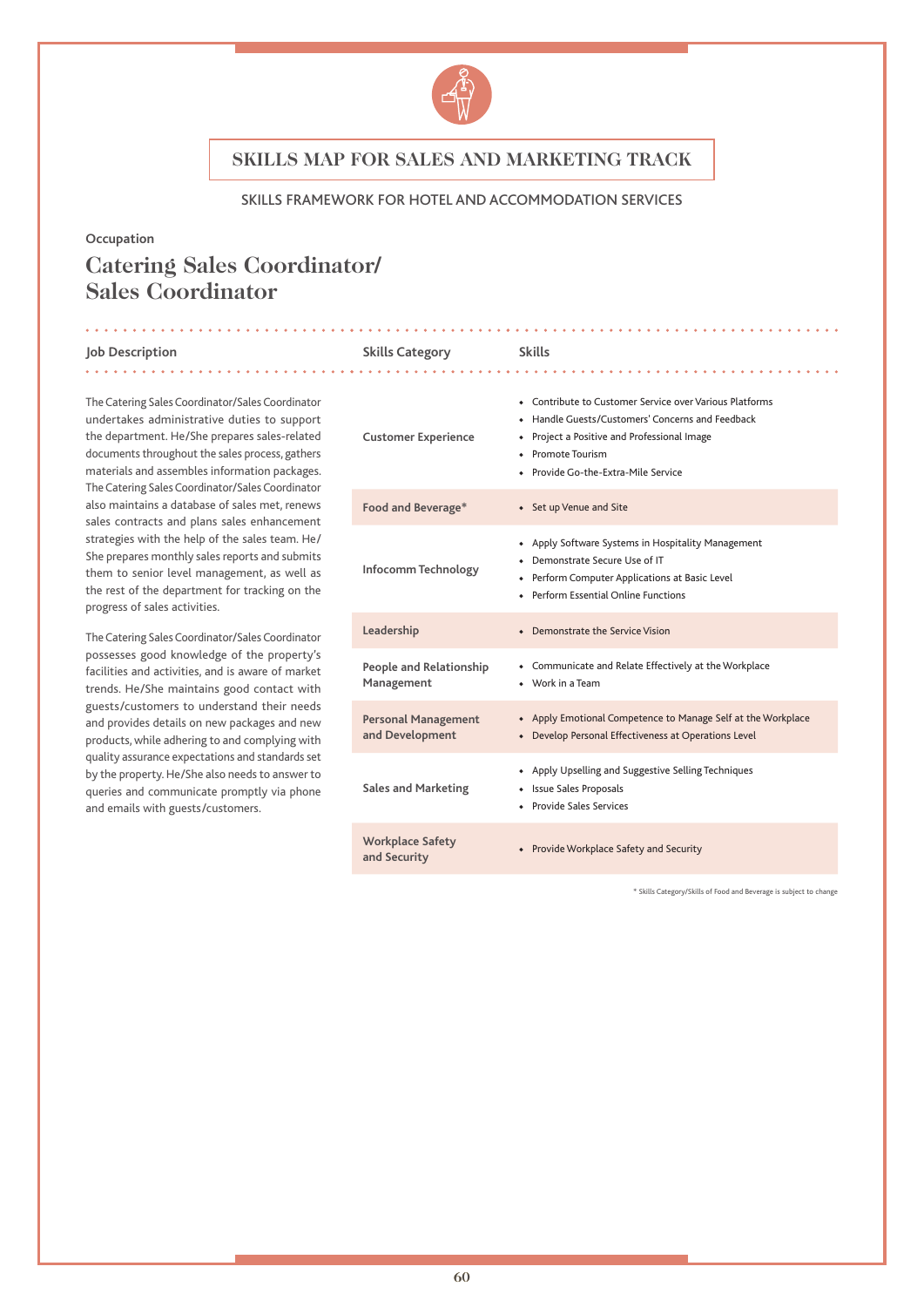

#### SKILLS FRAMEWORK FOR HOTEL AND ACCOMMODATION SERVICES

#### **Occupation**

# **Events Services Coordinator/ Conference Services Coordinator**

#### **Job Description Skills Category Skills**

The Events Services Coordinator/Conference Services Coordinator plans and coordinates the details of events, from logistics planning to intricate decorations required for events ranging from professional meetings to social dinners. He/She is responsible for booking facilities for upcoming events and meeting with guests/customers to discuss the purpose of the event, including the vision and specifications for the event.

The Events Services Coordinator/Conference Services Coordinator also needs to provide administrative support for the department, onsite coordination and site inspection before, during and after the events. He/She needs to create the Banquet Event Orders that are accurately completed in a timely manner, and employ suggestive selling to increase revenue for the property.

The Events Services Coordinator/Conference Services Coordinator is required to work in a fast-paced environment, maintain an accurate and overall awareness of the entire property operation, and coordinate functions accordingly and efficiently. He/She needs to serve as a point of contact for guests/customers and communicate with them by phone and email to respond to queries and requests.

| <b>Customer Experience</b>                    | • Contribute to Customer Service over Various Platforms<br>• Handle Guests/Customers' Concerns and Feedback<br>Project a Positive and Professional Image<br>• Promote Tourism<br>• Provide Go-the-Extra-Mile Service |
|-----------------------------------------------|----------------------------------------------------------------------------------------------------------------------------------------------------------------------------------------------------------------------|
| Food and Beverage*                            | • Follow Food and Beverage Safety and Hygiene Policies and<br>Procedures<br>• Set up Venue and Site                                                                                                                  |
| Infocomm Technology                           | • Apply Software Systems in Hospitality Management<br>• Demonstrate Secure Use of IT<br>+ Perform Computer Applications at Basic Level<br>◆ Perform Essential Online Functions                                       |
| Leadership                                    | • Demonstrate the Service Vision                                                                                                                                                                                     |
| People and Relationship<br>Management         | • Communicate and Relate Effectively at the Workplace<br>$\bullet$ Work in a Team                                                                                                                                    |
| <b>Personal Management</b><br>and Development | • Apply Emotional Competence to Manage Self at the Workplace<br>• Develop Personal Effectiveness at Operations Level                                                                                                 |
| <b>Sales and Marketing</b>                    | • Apply Upselling and Suggestive Selling Techniques<br>• Issue Sales Proposals<br>• Provide Sales Services                                                                                                           |
| <b>Workplace Safety</b><br>and Security       | • Provide Workplace Safety and Security                                                                                                                                                                              |
|                                               |                                                                                                                                                                                                                      |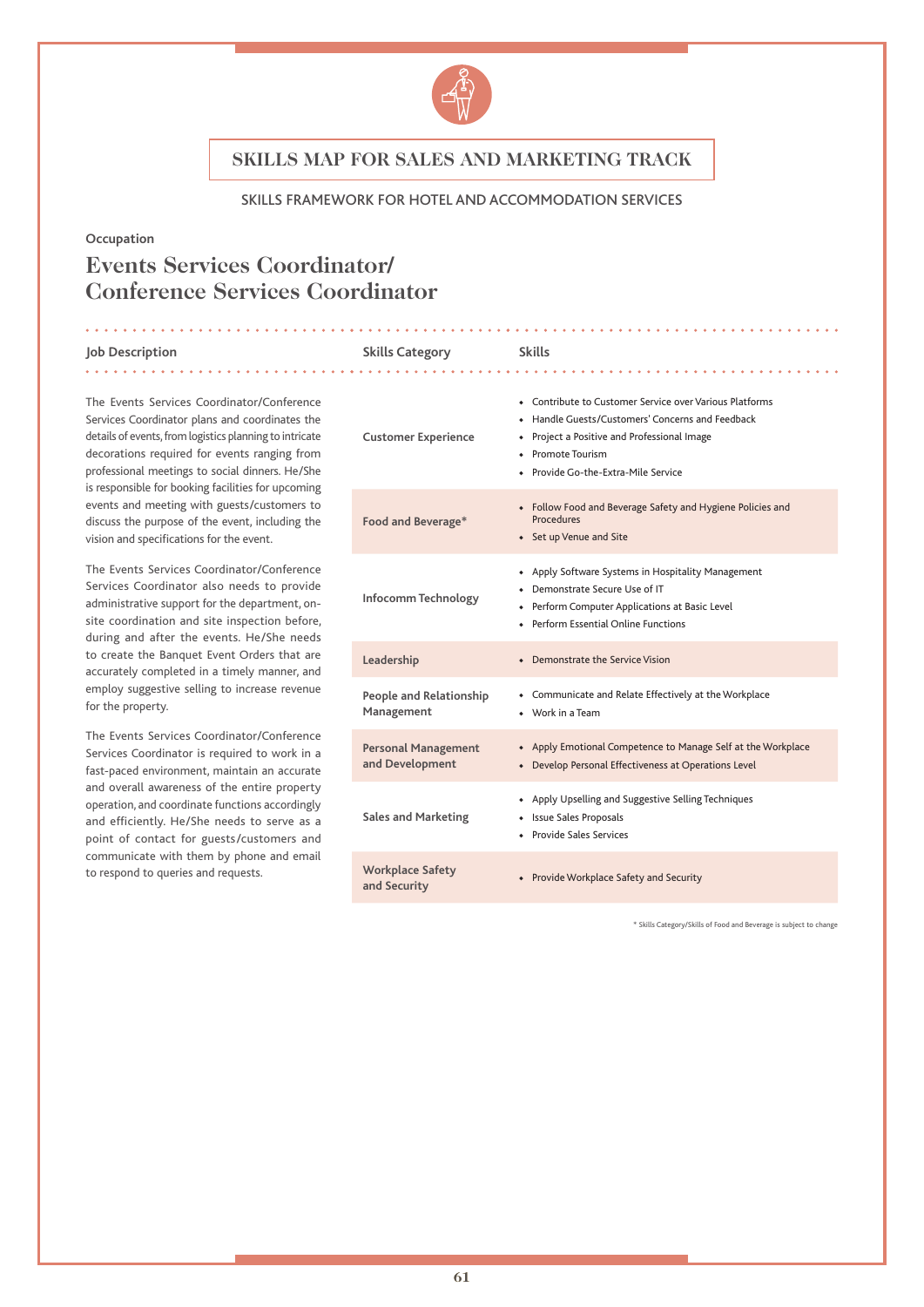

#### SKILLS FRAMEWORK FOR HOTEL AND ACCOMMODATION SERVICES

#### **Occupation**

# **Marketing Communications Officer/ Sales and Marketing Officer/ Digital Marketing Officer**

#### **Job Description Skills Category Skills**

#### The Marketing Communications Officer/Sales and Marketing Officer/Digital Marketing Officer assists the Director in the implementation of the marketing plan to increase property brand awareness. The Marketing Communications Officer/Sales and Marketing Officer/Digital Marketing Officer communicates effectively the property's services and products to all target segments, and works closely across all departments for planned promotions and activities. He/She works with third party partners, including the local media, and maintains professional working relationships with local official bodies.

The Marketing Communications Officer/Sales and Marketing Officer/Digital Marketing Officer creates and maintains a comprehensive media and marketing contact management system, and generates online and media reports for senior management. He/She supports the development and execution of promotional activities, marketing channels and production of marketing materials for specific events. Other duties include monitoring and promoting the property on own and third-party websites and supporting and driving activities via social media and travel review websites. He/She may also assist to develop content strategy for all social media activities.

## 

#### **Customer Experience** ◆ Contribute to Customer Service over Various Platforms ◆ Handle Guests/Customers' Concerns and Feedback ◆ Project a Positive and Professional Image ◆ Promote Tourism ◆ Provide Go-the-Extra-Mile Service **Food and Beverage\*** ◆ Set up Venue and Site **Infocomm Technology** ◆ Apply Software Systems in Hospitality Management ◆ Demonstrate Secure Use of IT ◆ Perform Computer Applications at Basic Level ◆ Perform Essential Online Functions ◆ Transfer Content to a Website **Marketing Communications and Public Relations** ◆ Assist in Managing Media Relations ◆ Compile Information for the Production of Marketing Collaterals ◆ Prepare Job Specifications for the Production of Print Products **People and Relationship Management** ◆ Communicate and Relate Effectively at the Workplace ◆ Work in a Team **Personal Management and Development** ◆ Apply Emotional Competence to Manage Self at the Workplace ◆ Develop Personal Effectiveness at Operations Level **Planning and Implementation** • Conduct Stocktaking **Sales and Marketing** ◆ Provide Sales Services **Workplace Safety and Security** ◆ Provide Workplace Safety and Security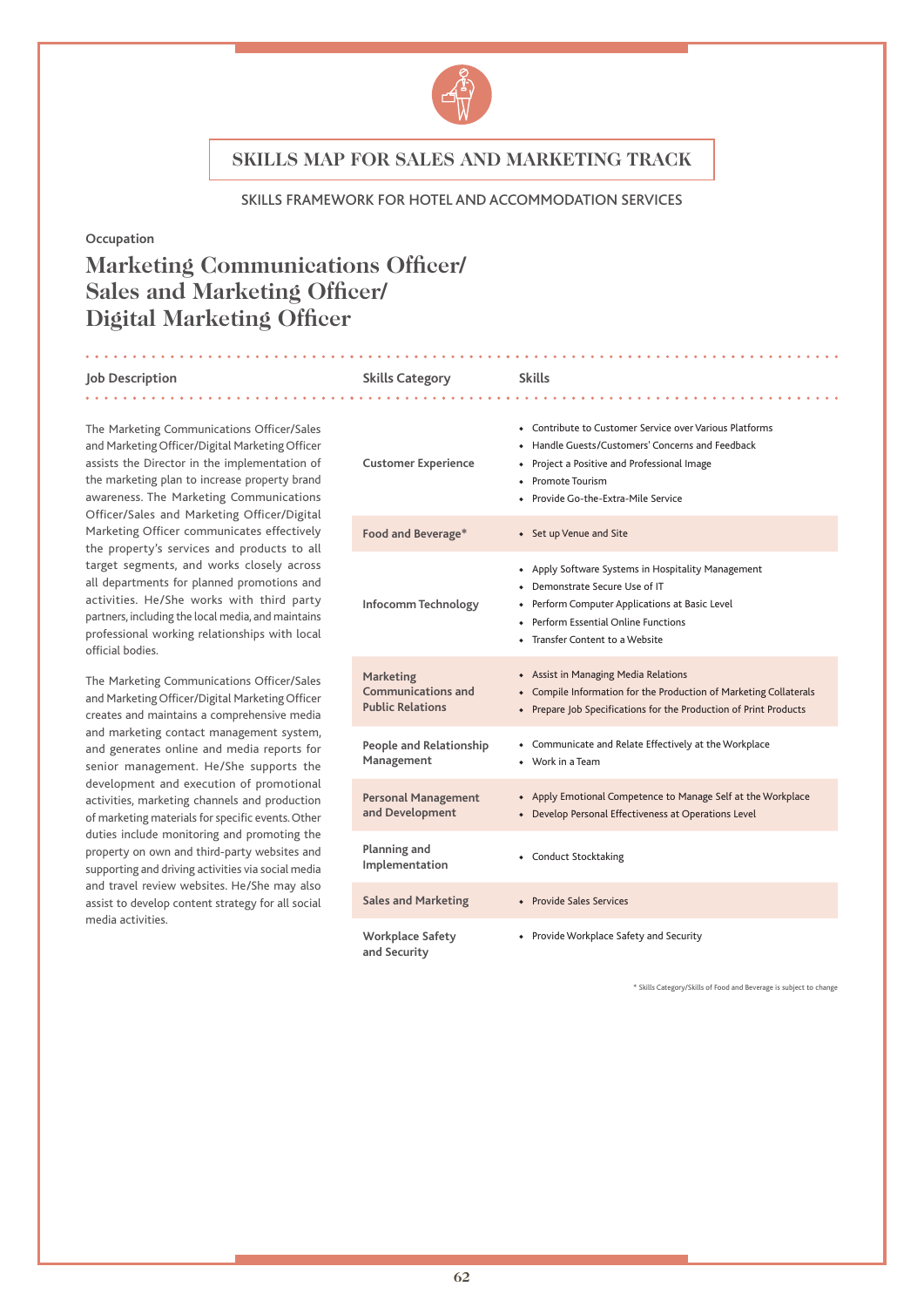

#### SKILLS FRAMEWORK FOR HOTEL AND ACCOMMODATION SERVICES

### **Occupation**

# **Assistant Catering Sales Manager/ Assistant Sales Manager/ Catering Sales Executive/ Sales Executive**

<u>a a a a a a a a a</u>

<u>. . . . . . . . . . .</u>

#### **Job Description**

. . . . . . .

| Job Description                                                                                                                                                                                                                                                                                                                                                                                                                                                                                         | <b>Skills Category</b>                        | <b>Skills</b>                                                                                                                                 |
|---------------------------------------------------------------------------------------------------------------------------------------------------------------------------------------------------------------------------------------------------------------------------------------------------------------------------------------------------------------------------------------------------------------------------------------------------------------------------------------------------------|-----------------------------------------------|-----------------------------------------------------------------------------------------------------------------------------------------------|
| The Assistant Catering Sales Manager/Assistant<br>Sales Manager/Catering Sales Executive/Sales<br>Executive promotes the property and is accountable<br>for booking individual and/or group business and<br>converting it to profits for the property.<br>The Assistant Catering Sales Manager/Assistant<br>Sales Manager/Catering Sales Executive/Sales<br>Executive keeps well-informed about the<br>operations of the property and market trends,<br>as well as the competition, hunts for new sales | Analytical, Conceptual<br>and Evaluative      | • Demonstrate Initiative and Enterprising Behaviours                                                                                          |
|                                                                                                                                                                                                                                                                                                                                                                                                                                                                                                         | <b>Business Negotiation</b>                   | • Apply Basic Negotiation Skills and Techniques                                                                                               |
|                                                                                                                                                                                                                                                                                                                                                                                                                                                                                                         | Communications                                | • Write Reports                                                                                                                               |
|                                                                                                                                                                                                                                                                                                                                                                                                                                                                                                         | <b>Customer Experience</b>                    | • Establish Relationships for Customer Confidence<br>• Monitor Guest/Customer Experience<br>• Resolve Guests/Customers' Concerns and Feedback |
| leads and promotes the property as often as<br>possible through networking, cold calling, site<br>inspections, and presentations et cetera, to build                                                                                                                                                                                                                                                                                                                                                    | Environmental<br>Sustainability               | • Implement Sustainable Operations Using Green Initiatives                                                                                    |
| the guests/customers base. He/She establishes<br>excellent relationships and builds rapport for                                                                                                                                                                                                                                                                                                                                                                                                         | Food and Beverage*                            | • Provide Catering Service                                                                                                                    |
| guest/customers retention, and coordinates sales<br>activities with the rest of the sales team.                                                                                                                                                                                                                                                                                                                                                                                                         | <b>Information and Results</b>                | • Acquire Industry Knowledge                                                                                                                  |
| He/She meets the Director regularly to update                                                                                                                                                                                                                                                                                                                                                                                                                                                           | Leadership                                    | • Role Model the Service Vision                                                                                                               |
| on sales progress and implements activities<br>to achieve the targets set by the department<br>and generates optimal profits for the property.<br>He/She also produces reports for tracking and<br>analysis. While meeting the sales targets, he/<br>she has to uphold the organisational values and<br>ensure business ethics and integrity.                                                                                                                                                           | <b>People and Relationship</b><br>Management  | • Facilitate Effective Communication and Engagement at<br>the Workplace<br>• Facilitate Effective Work Teams                                  |
|                                                                                                                                                                                                                                                                                                                                                                                                                                                                                                         | <b>Personal Management</b><br>and Development | • Apply Emotional Competence to Manage Self and Team at<br>the Workplace                                                                      |
|                                                                                                                                                                                                                                                                                                                                                                                                                                                                                                         | Planning and<br>Implementation                | • Implement Process Improvement Change                                                                                                        |
|                                                                                                                                                                                                                                                                                                                                                                                                                                                                                                         | <b>Project Management</b>                     | • Document Project Processes and Outcomes                                                                                                     |
|                                                                                                                                                                                                                                                                                                                                                                                                                                                                                                         | <b>Revenue Management</b>                     | • Apply Principles of Revenue Management                                                                                                      |
|                                                                                                                                                                                                                                                                                                                                                                                                                                                                                                         | <b>Risk Management</b>                        | • Apply Risk Management Procedures<br>• Facilitate Compliance with Legislative and<br><b>Regulatory Requirements</b>                          |
|                                                                                                                                                                                                                                                                                                                                                                                                                                                                                                         | <b>Sales and Marketing</b>                    | • Conduct Site Inspection<br>Monitor Relationships with Customers<br>Secure Prospect Commitment<br>• Sell Products and Services               |
|                                                                                                                                                                                                                                                                                                                                                                                                                                                                                                         | <b>Workplace Safety</b><br>and Security       | • Monitor Workplace Safety and Security                                                                                                       |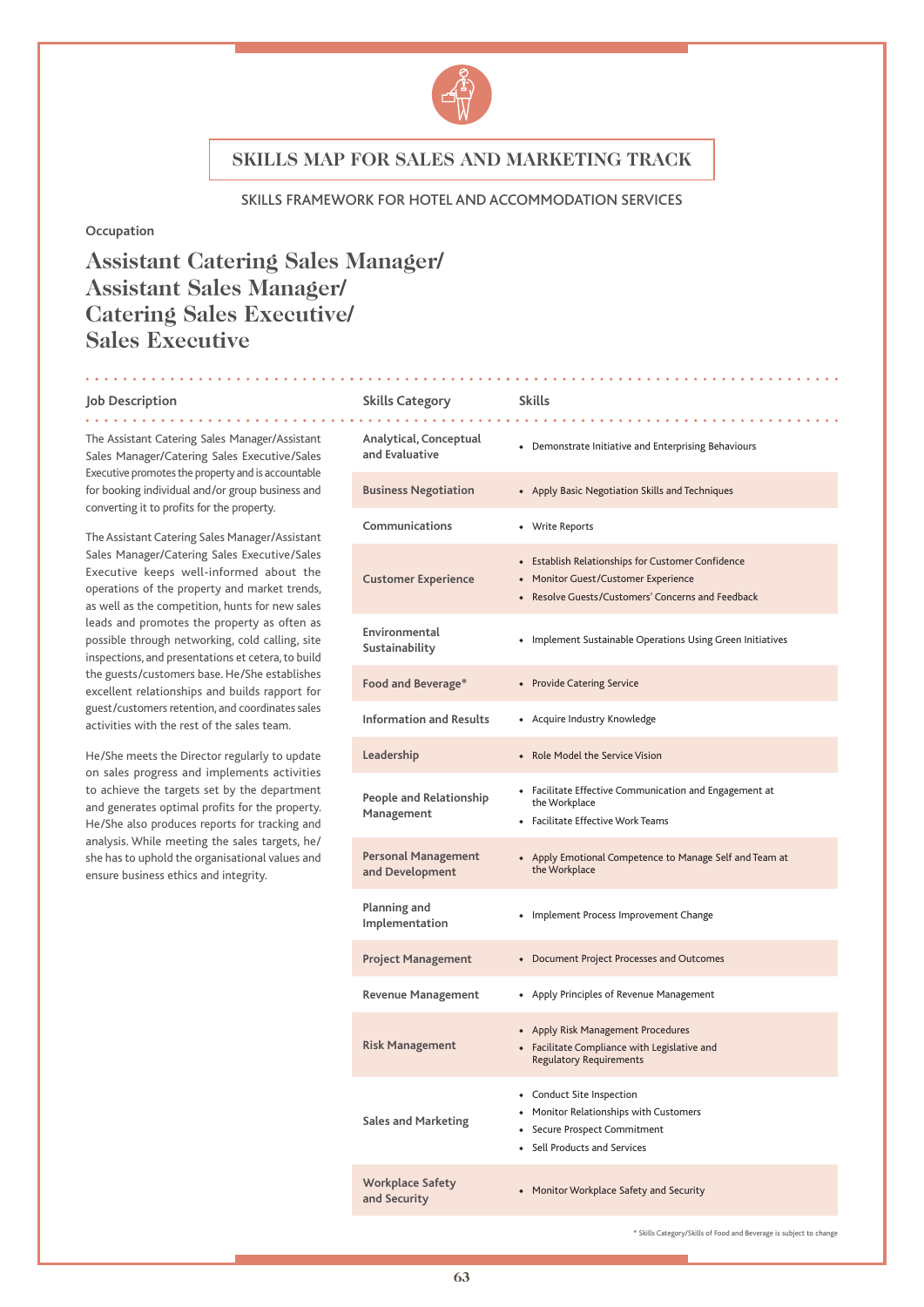

#### SKILLS FRAMEWORK FOR HOTEL AND ACCOMMODATION SERVICES

#### **Occupation**

# **Assistant Event Services Manager/ Assistant Conference Services Manager/ Events Services Executive/ Conference Services Executive**

#### **Job Description Skills Category Skills** . . . . . . . .

The Assistant Event Services Manager/Assistant Conference Services Manager/Events Services Executive/Conference Services Executive solicits and books all types of events or corporate business from various sources or leads. He/She responds promptly to all telephone and walk-in enquiries about events and catering space, and possesses good knowledge in all banquet spaces, facilities and capabilities of the competitive market to secure events for the property.

The Assistant Event Services Manager/Assistant Conference Services Manager/Events Services Executive/Conference Services Executive assists guests/customers in programme planning, packaging and menu selection according to client's requirements and needs. He/She also has to conduct tours of the property with event planners and potential guests/customers, prepare the Banquet Event Order according to established procedures and standards, coordinate services for these events (accommodation, transportation, facilities, catering, security, special needs, displays and signages), finalise all bookings, and maximise all revenue potential by upselling in all revenue-producing areas.

The Assistant Event Services Manager/Assistant Conference Services Manager/Events Services Executive/Conference Services Executive is responsible for the quality of service, adherence to policies and procedures for the department, and after-sales service, in particular, guests/ customers' complaints.

### **Business Negotiation** ◆ Apply Basic Negotiation Skills and Techniques **Communications** ◆ Write Reports **Customer Experience** ◆ Establish Relationships for Customer Confidence ◆ Monitor Guest/Customer Experience ◆ Resolve Guests/Customers' Concerns and Feedback **Environmental Sustainability •** Implement Sustainable Operations Using Green Initiatives<br>Sustainability **Information and Results** ◆ Acquire Industry Knowledge **Innovation** ◆ Engage in Service Innovation Initiatives **Leadership** ◆ Role Model the Service Vision **People and Relationship Management** ◆ Facilitate Effective Communication and Engagement at the Workplace ◆ Facilitate Effective Work Teams **Personal Management and Development** Apply Emotional Competence to Manage Self and Team at the **Workplace Planning and Implementation •** Implement Process Improvement Change Implementation **Project Management** ◆ Document Project Processes and Outcomes **Revenue Management** ◆ Apply Principles of Revenue Management **Sales and Marketing** ◆ Conduct Market Profiling ◆ Monitor Relationships with Customers ◆ Secure Prospect Commitment ◆ Sell Products and Services

. . . . . . . . . . . . . .

**and Security** ◆ Monitor Workplace Safety and Security

**Workplace Safety**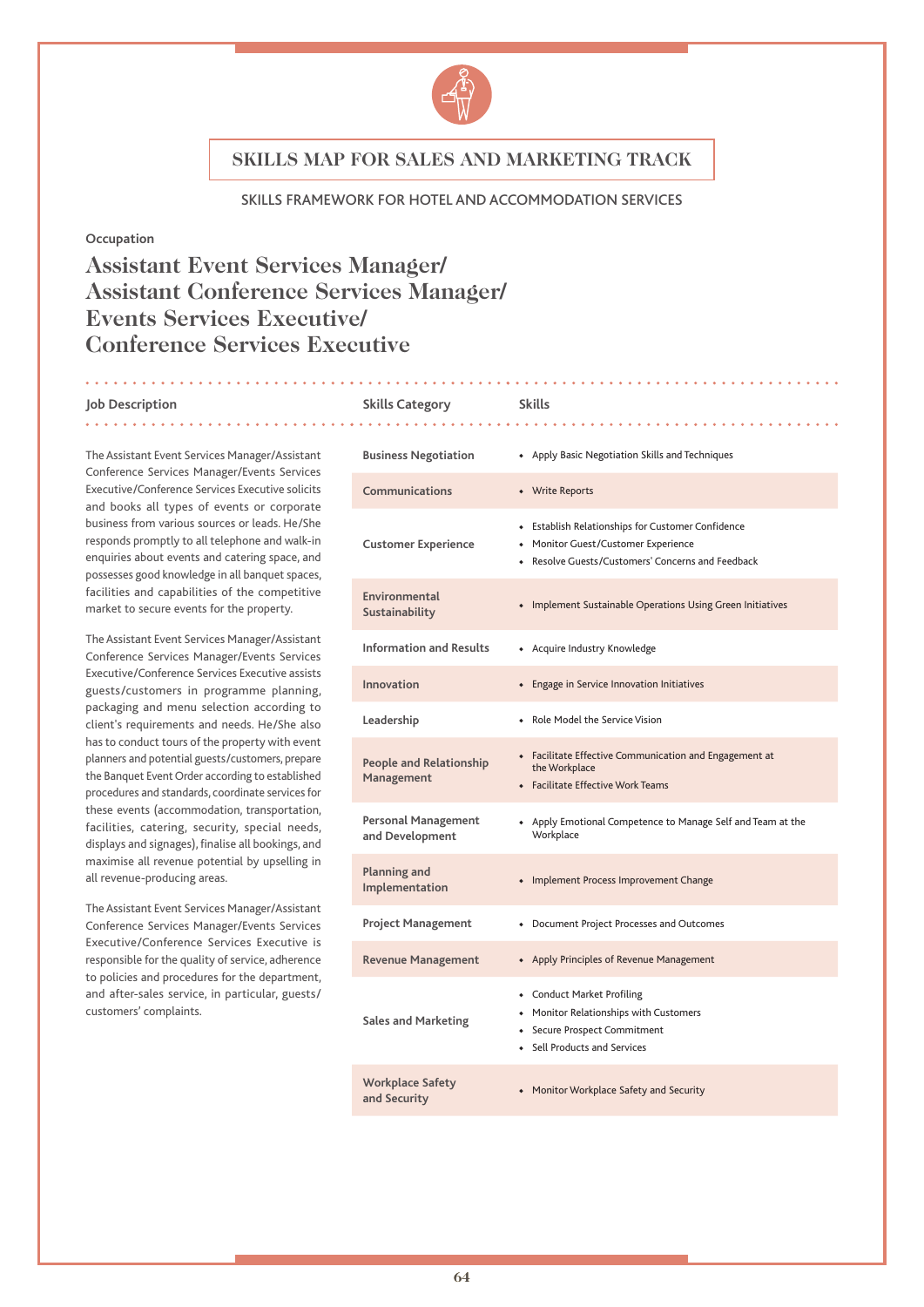

#### SKILLS FRAMEWORK FOR HOTEL AND ACCOMMODATION SERVICES

#### **Occupation**

# **Assistant Public Relations Manager/ Assistant Marketing Communications Manager/ Public Relations Executive/ Marketing Communications Executive**

#### **Job Description Skills Category Skills**

# 

The Assistant Public Relations Manager/Assistant Marketing Communications Manager/Public Relations Executive/Marketing Communications Executive provides advertising, promotions and public relations support for various portfolios in the property. He/She upholds the brand equity of the property, ensuring compliance with corporate brand guidelines by all departments.

He/She develops the marketing materials, assembles information packages for promotional events, tours and conferences, and updates the property's website and information regularly. He/ She also handles media queries and arranges for media briefings, supports media relations effort, monitors media coverage and identifies potential or actual problem areas that affect the branding of the property.

The Assistant Public Relations Manager/Assistant Marketing Communications Manager/Public Relations Executive/Marketing Communications Executive needs to monitor social media platforms and responds to reviews and questions accordingly, assist with all promotions and special events, as well as direct marketing programmes, and maintain the special events and campaign calendars. He/ She also has to communicate and coordinate with external vendors for gift premiums and the production of marketing collaterals.

| <b>Business Negotiation</b>                                       | • Apply Basic Negotiation Skills and Techniques                                                                                                   |
|-------------------------------------------------------------------|---------------------------------------------------------------------------------------------------------------------------------------------------|
| Communications                                                    | • Write Reports                                                                                                                                   |
| <b>Customer Experience</b>                                        | • Establish Relationships for Customer Confidence<br>• Monitor Guest/Customer Experience<br>• Resolve Guests/Customers' Concerns and Feedback     |
| Environmental<br>Sustainability                                   | • Implement Sustainable Operations Using Green Initiatives                                                                                        |
| Infocomm Technology                                               | • Manage Online Information<br>• Perform Online Collaboration                                                                                     |
| <b>Information and Results</b>                                    | • Acquire Industry Knowledge                                                                                                                      |
| Leadership                                                        | Role Model the Service Vision                                                                                                                     |
| Marketing<br><b>Communications and</b><br><b>Public Relations</b> | • Produce, Receive and Act on Public Relations<br><b>Business Communications</b>                                                                  |
| People and Relationship<br>Management                             | • Facilitate Effective Communication and Engagement at<br>the Workplace<br>• Facilitate Effective Work Teams                                      |
| <b>Personal Management</b><br>and Development                     | • Apply Emotional Competence to Manage Self and Team at<br>the Workplace                                                                          |
| Planning and<br>Implementation                                    | • Implement Process Improvement Change                                                                                                            |
| <b>Project Management</b>                                         | • Document Project Processes and Outcomes                                                                                                         |
| <b>Revenue Management</b>                                         | • Apply Principles of Revenue Management                                                                                                          |
| <b>Sales and Marketing</b>                                        | • Conduct Market Research<br>• Contribute to Marketing Campaigns<br>• Monitor Social Media Platforms<br>• Prepare Sales and Marketing Collaterals |
| <b>Workplace Safety</b><br>and Security                           | • Monitor Workplace Safety and Security                                                                                                           |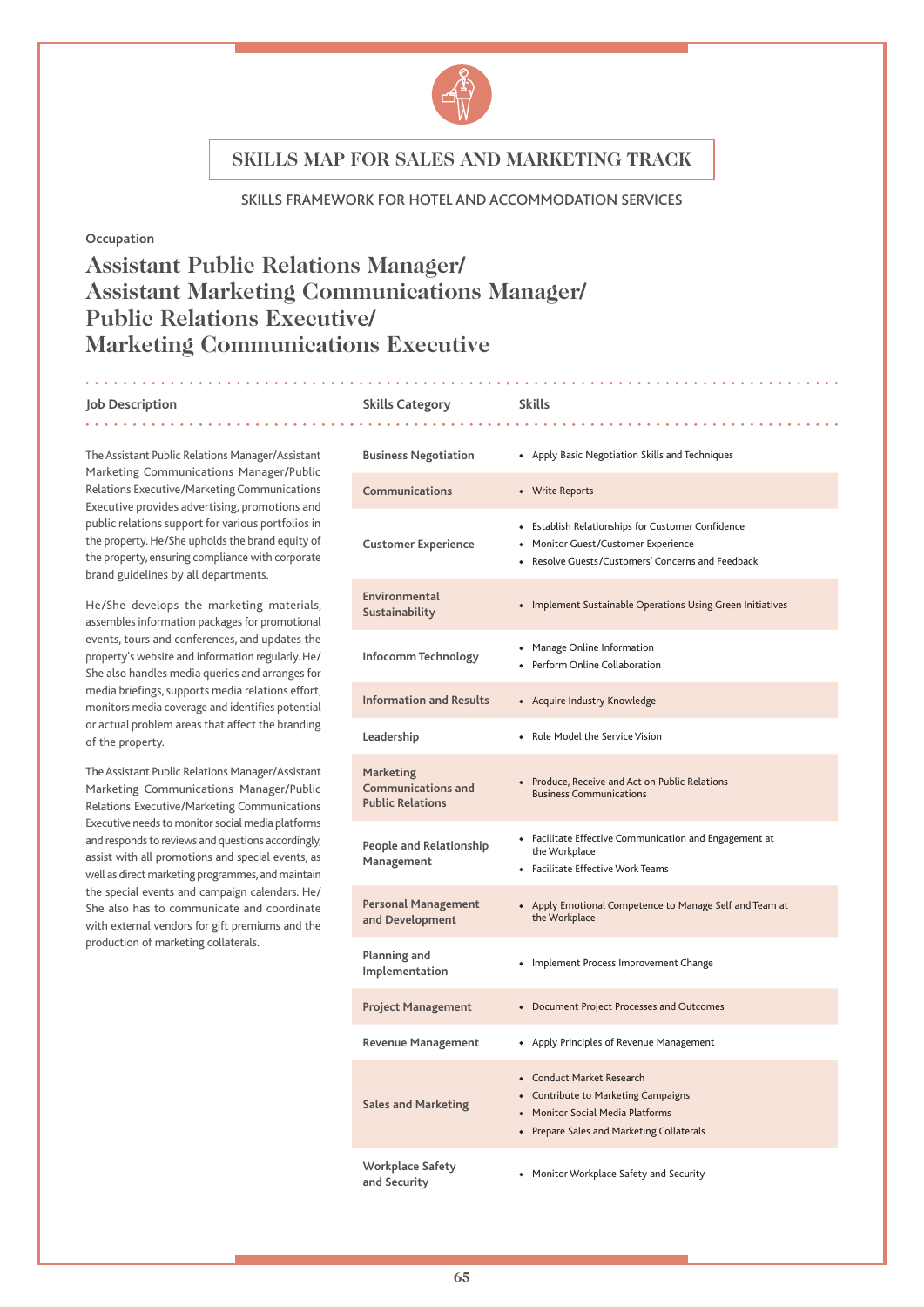

#### SKILLS FRAMEWORK FOR HOTEL AND ACCOMMODATION SERVICES

**Skills Category Skills** 

#### **Occupation**

# **Assistant Digital Marketing Manager/ Digital Marketing Executive**

|  | Job Description |  |
|--|-----------------|--|
|--|-----------------|--|

. . . . . . . . . .

the property.

The Assistant Digital Marketing Manager/Digital Marketing Executive assists the Marketing Communication team in seeking online marketing opportunities and in managing the property's website, to maximise revenue for

He/She plans and executes marketing solutions/ campaigns at the property level, enabling more customised and needs-based marketing. He/She has to keep up with online market trends and new developments, and monitor competitors' pricing and online marketing activities. Identification of other online marketing opportunities to increase brand and property awareness from time to time, and management of the property's online internal channels are also part of the role.

The Assistant Digital Marketing Manager/Digital Marketing Executive also reads and analyses monthly performance reports, and strategises action plans that lead to driving an increase in business. He/She needs to maintain social media sites to ensure that all pages and entries adhere to the property's social media policies and guidelines.

| <b>Business Negotiation</b>                  | • Apply Basic Negotiation Skills and Techniques                                                                                               |
|----------------------------------------------|-----------------------------------------------------------------------------------------------------------------------------------------------|
| Communications                               | • Write Reports                                                                                                                               |
| <b>Customer Experience</b>                   | • Establish Relationships for Customer Confidence<br>Monitor Guest/Customer Experience                                                        |
| Environmental<br>Sustainability              | • Implement Sustainable Operations Using Green Initiatives                                                                                    |
| Infocomm Technology                          | Manage Online Information<br>Perform Online Collaboration                                                                                     |
| <b>Information and Results</b>               | • Acquire Industry Knowledge                                                                                                                  |
| Leadership                                   | Role Model the Service Vision                                                                                                                 |
| <b>People and Relationship</b><br>Management | • Facilitate Effective Communication and Engagement at<br>the Workplace<br>• Facilitate Effective Work Teams                                  |
| Personal Management<br>and Development       | • Apply Emotional Competence to Manage Self and Team at<br>the Workplace                                                                      |
| <b>Planning and</b><br>Implementation        | • Implement Process Improvement Change                                                                                                        |
| <b>Project Management</b>                    | • Document Project Processes and Outcomes                                                                                                     |
| <b>Revenue Management</b>                    | • Apply Principles of Revenue Management                                                                                                      |
| <b>Sales and Marketing</b>                   | • Conduct Market Research<br>• Contribute to Marketing Campaigns<br>Monitor Social Media Platforms<br>Prepare Sales and Marketing Collaterals |
| <b>Workplace Safety</b><br>and Security      | • Monitor Workplace Safety and Security                                                                                                       |

. . . . . . . . . . . . . . .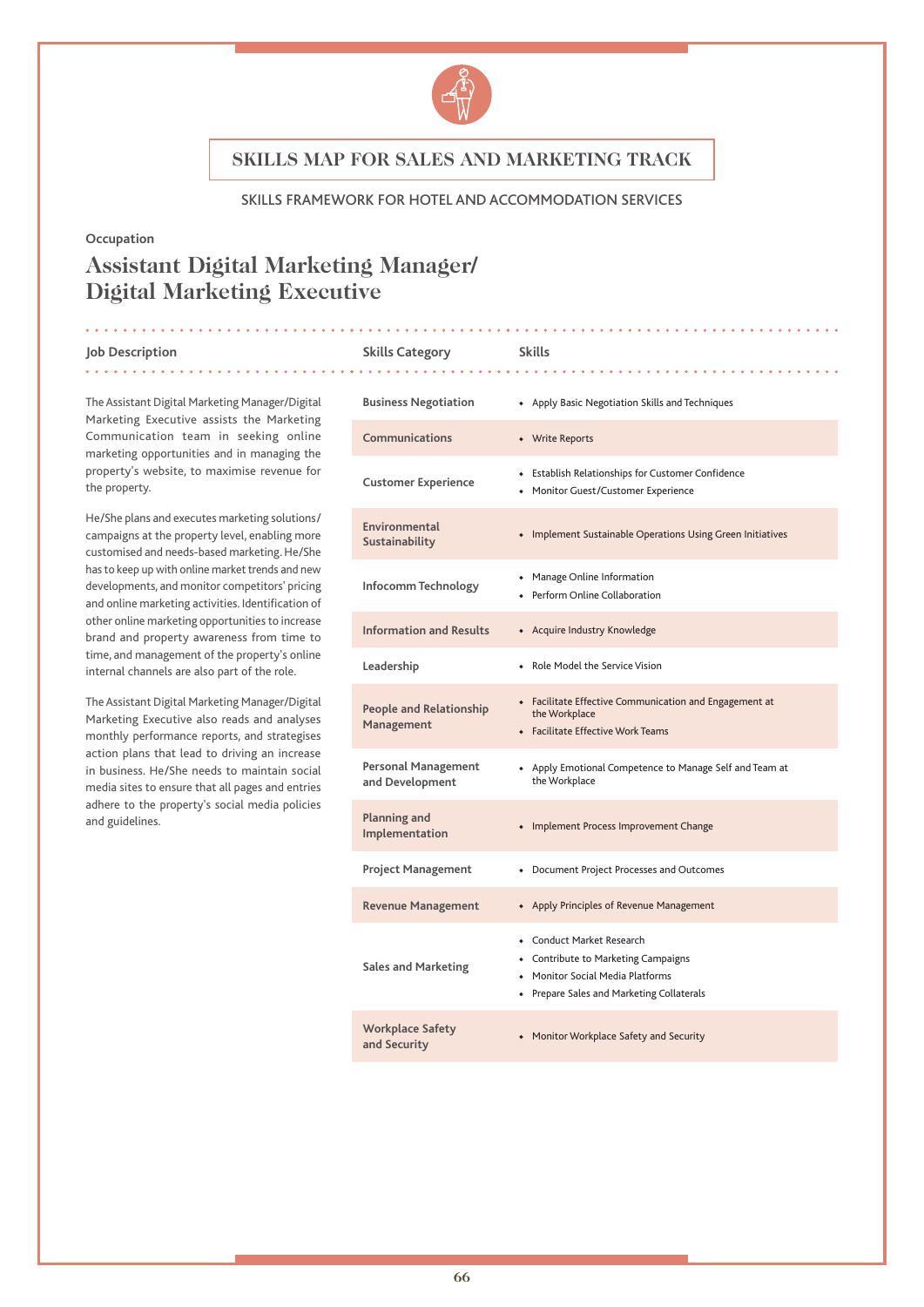

#### SKILLS FRAMEWORK FOR HOTEL AND ACCOMMODATION SERVICES

#### **Occupation**

# **Catering Sales Manager/ Sales Manager**

#### **Job Description Skills Category Skills**

The Catering Sales Manager/Sales Manager assists the Director of Sales to increase client base through consistent solicitations and establishing of trust and rapport with guests/ customers to generate and boost revenues for the property. He/She identifies new markets and business opportunities, and at the same time, records sales and reviews his/her own sales performance while negotiating terms and agreements, and work towards closing sales.

The Catering Sales Manager/Sales Manager is pro-active in gathering market and guests/ customers' information, providing feedback on buying trends, and marketing the property by attending trade exhibitions, events and demonstrations. He/She utilises various forms of communication such as email, phone or online social media to develop relationships with guests/customers.

The Catering Sales Manager/Sales Manager is also responsible for the quality of service, adherence to policies and procedures for the department, and the safeguard of the property's propriety information. He/She may also assist the Director of the department in preparing the annual sales budget for management approval, and implementing the sales budget after approval.

| Analytical, Conceptual<br>and Evaluative      | • Solve Problems and Make Decisions at Supervisory Level                                                                                                                                                                           |
|-----------------------------------------------|------------------------------------------------------------------------------------------------------------------------------------------------------------------------------------------------------------------------------------|
| <b>Business Continuity</b><br>Management      | • Execute Crisis Management Plan                                                                                                                                                                                                   |
| Communications                                | <b>Manage Meetings</b>                                                                                                                                                                                                             |
| Innovation                                    | Engage in Service Innovation Initiatives                                                                                                                                                                                           |
| <b>Personal Management</b><br>and Development | Develop Personal Effectiveness at Supervisory Level                                                                                                                                                                                |
| Planning and<br>Implementation                | • Apply Project Management Techniques<br>Display Critical Thinking and Analytical Skills<br>Implement Loss/Risk Prevention<br><b>Implement Operations for Service Excellence</b><br><b>Support Strategic and Operational Plans</b> |
| <b>Revenue Management</b>                     | • Apply Revenue Management Strategies                                                                                                                                                                                              |
| <b>Sales and Marketing</b>                    | <b>Identify Sales Trends</b><br><b>Provide Products and Services</b>                                                                                                                                                               |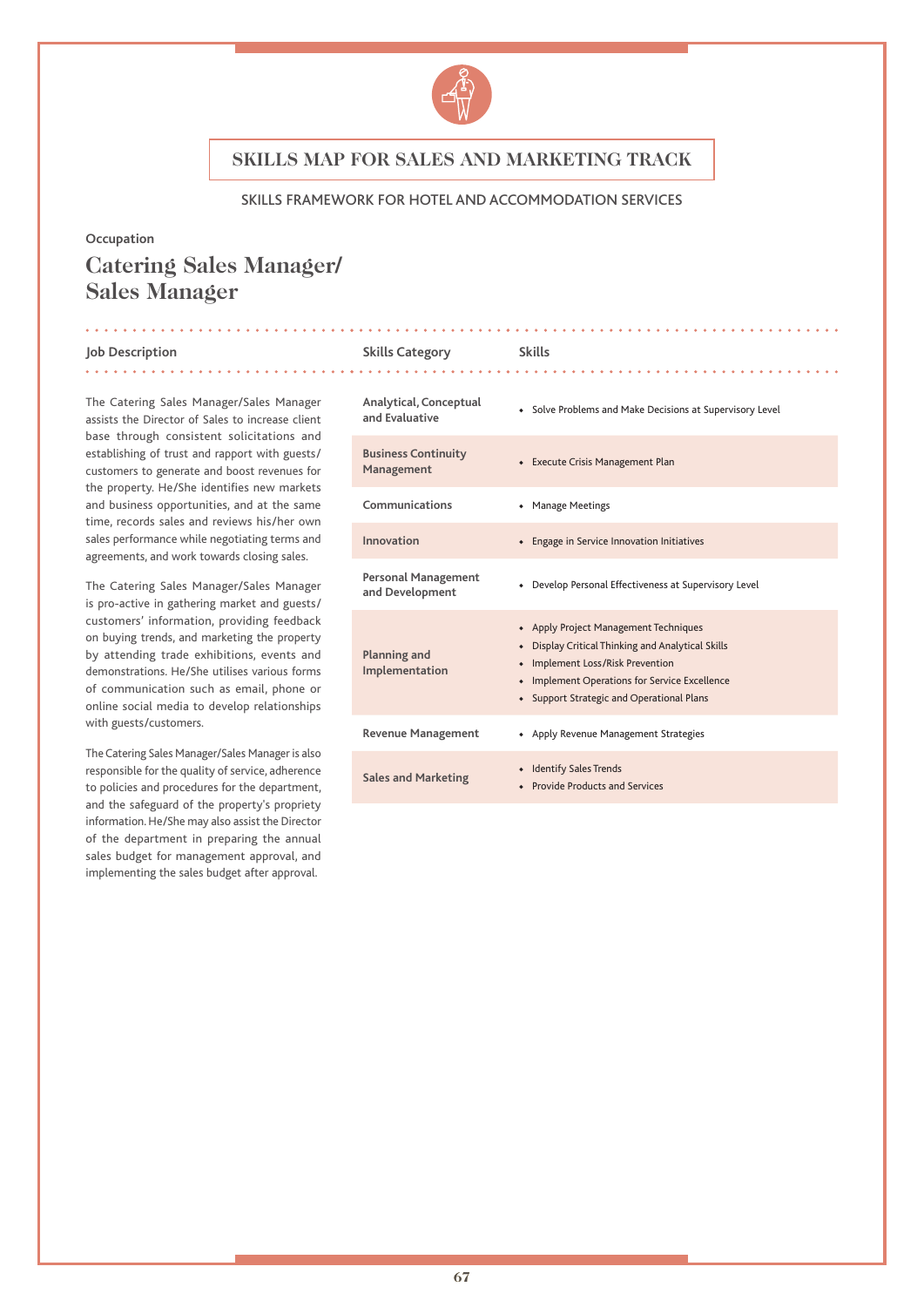

#### SKILLS FRAMEWORK FOR HOTEL AND ACCOMMODATION SERVICES

#### **Occupation**

# **Events Services Manager/ Conference Services Manager**

#### **Job Description Skills Category Skills**

The Events Services Manager/Conference Services Manager solicits and books all types of events or corporate business from various sources or leads which include telephone and walk-in enquiries regarding catering space. He/She is knowledgeable in all banquet spaces, facilities and capabilities of the competitive market, and conducts tours of the property with event planners and potential guests/customers. He/ She also develops creative and attractive menu presentations for potential guests/customers.

The Events Services Manager/Conference Services Manager implements an active trace/ follow-up system on all enquiries and referrals with a weekly report, and ensures the team attain a business volume to meet sales targets by finalising all bookings and maximising all revenue potential by upselling in all revenueproducing areas. He/She also ensures the smooth running and operation of all accounts within the team, and is responsible for the training of the team members, quality of service standards and the department's adherence to policies and procedures.

| Analytical, Conceptual<br>and Evaluative | • Solve Problems and Make Decisions at Supervisory Level                                                                                                                                                                     |
|------------------------------------------|------------------------------------------------------------------------------------------------------------------------------------------------------------------------------------------------------------------------------|
| Communications                           | • Manage Meetings                                                                                                                                                                                                            |
| Food and Beverage*                       | • Manage Catering<br>• Plan Special Events                                                                                                                                                                                   |
| Planning and<br>Implementation           | • Apply Project Management Techniques<br>• Display Critical Thinking and Analytical Skills<br>• Implement Loss/Risk Prevention<br>• Implement Operations for Service Excellence<br>• Support Strategic and Operational Plans |
| <b>Revenue Management</b>                | • Apply Revenue Management Strategies                                                                                                                                                                                        |
| <b>Risk Management</b>                   | • Apply Risk Management Procedures                                                                                                                                                                                           |
| <b>Sales and Marketing</b>               | • Provide Products and Services                                                                                                                                                                                              |

. . . . . . . . . . . . . . . . . . .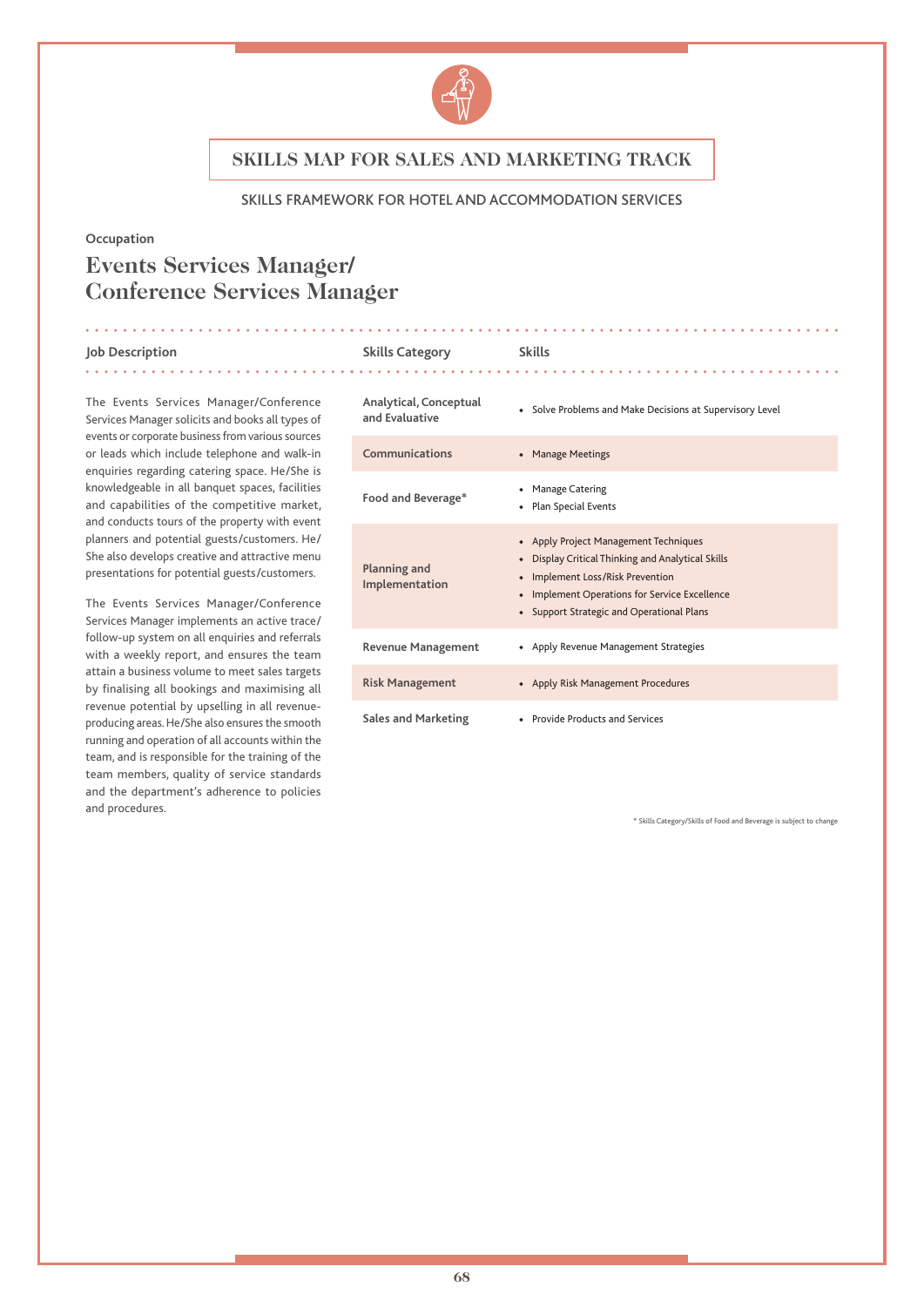

#### SKILLS FRAMEWORK FOR HOTEL AND ACCOMMODATION SERVICES

#### **Occupation**

# **Public Relations Manager/ Marketing Communications Manager**

#### **Job Description Skills Category Skills**

. . . . . . . . . . . . . . .

The Public Relations Manager/Marketing Communications Manager directs the development and execution of marketing communications initiatives including events, promotions, and collaterals with internal and external stakeholders. He/She establishes, owns and drives internal and external communications strategies that positively affect employees and guests/customers' understanding, engagement and commitment, to result in an even stronger connection to the company, leading to a positive return on investment. In this role, he/she is required to work closely with other departments to ensure that the brand image is consistent across all markets for all product lines.

The Public Relations Manager/Marketing Communications Manager ensures new marketing (including social media) campaigns and programmes are aimed at reaching sales targets and brand consistency, and high quality publications and materials are produced on time and within budget. He/She has to develop and maintain effective relationships with key media (print and online), establish good relationships with local and international media, and advocates the property's brand name and presence in social media spaces. In addition, the Public Relations Manager/Marketing Communications Manager needs to develop strategies and monitor online reviews and ratings and respond accordingly.

| Analytical, Conceptual<br>and Evaluative                                 | • Foster Initiative and Enterprise in Teams<br>Solve Problems and Make Decisions at Supervisory Level                                                                                                                                                                                                                                                                             |
|--------------------------------------------------------------------------|-----------------------------------------------------------------------------------------------------------------------------------------------------------------------------------------------------------------------------------------------------------------------------------------------------------------------------------------------------------------------------------|
| <b>Business Continuity</b><br>Management                                 | • Execute Crisis Management Plan                                                                                                                                                                                                                                                                                                                                                  |
| Communications                                                           | <b>Manage Meetings</b>                                                                                                                                                                                                                                                                                                                                                            |
| <b>Customer Experience</b>                                               | • Resolve Guests/Customers' Concerns and Feedback                                                                                                                                                                                                                                                                                                                                 |
| Infocomm Technology                                                      | + Perform Computer Applications at Advanced Level                                                                                                                                                                                                                                                                                                                                 |
| <b>Marketing</b><br><b>Communications and</b><br><b>Public Relations</b> | • Maintain Brand Image<br>• Monitor and Supervise Print Production<br>• Organise Press Conferences                                                                                                                                                                                                                                                                                |
| <b>People Management</b>                                                 | • Conduct Staff Performance Assessment Process                                                                                                                                                                                                                                                                                                                                    |
| <b>Personal Management</b><br>and Development                            | • Develop Personal Effectiveness at Supervisory Level                                                                                                                                                                                                                                                                                                                             |
| Planning and<br>Implementation                                           | Display Critical Thinking and Analytical Skills                                                                                                                                                                                                                                                                                                                                   |
| <b>Sales and Marketing</b>                                               | • Develop Marketing Message<br>• Interpret Market Trends and Developments<br>• Manage Advertising Campaigns<br>• Manage Customer Acquisition and Retention Programmes<br>• Manage International Marketing Programmes<br>• Manage Market Research<br>• Manage Marketing Campaigns<br>• Manage Product and Brand Development<br>• Manage Social Media Platforms<br>• Write Proposal |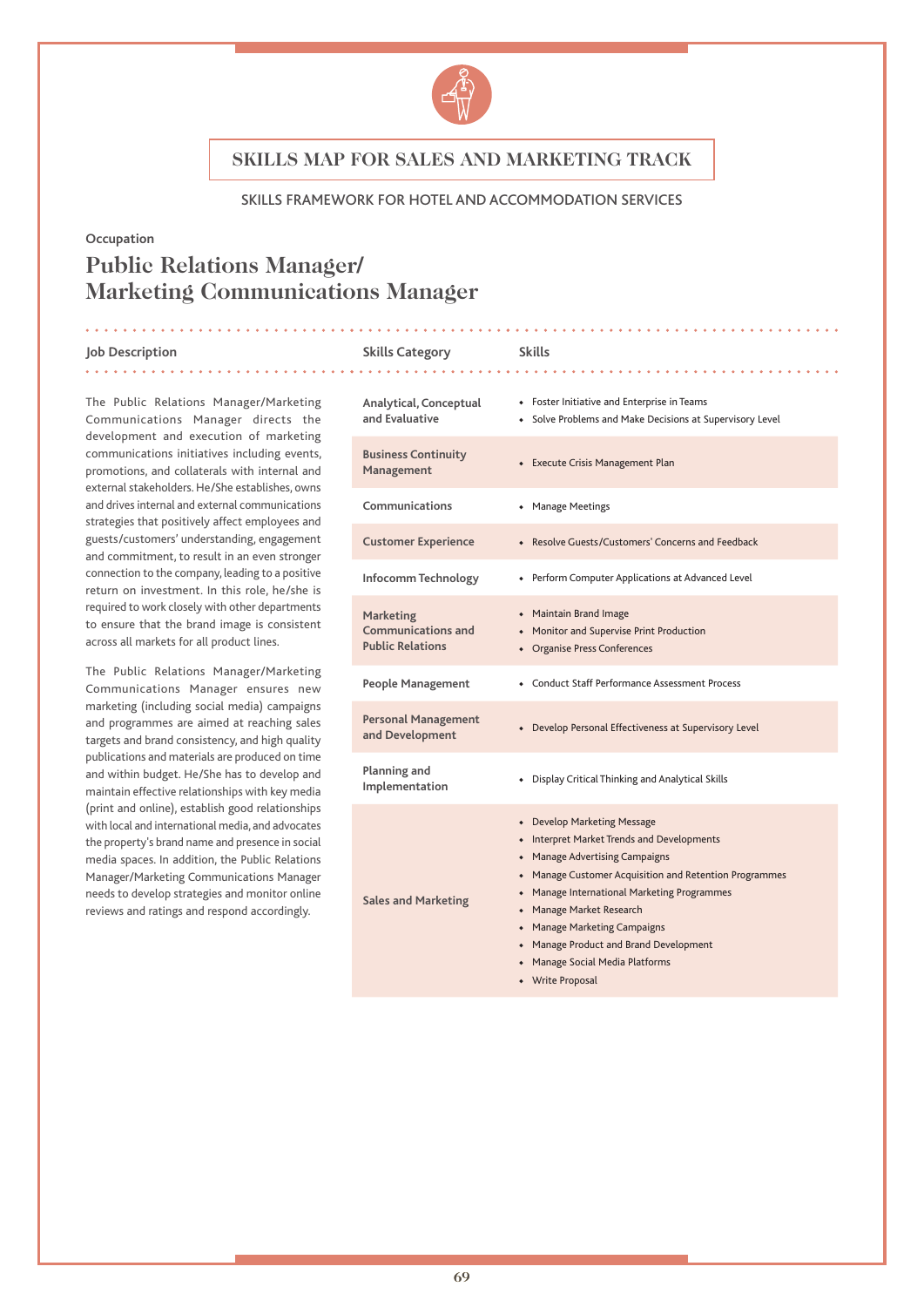

#### SKILLS FRAMEWORK FOR HOTEL AND ACCOMMODATION SERVICES

## **Occupation Digital Marketing Manager**

#### **Job Description Skills Category Skills** . . . . . . . . . . . .

The Digital Marketing Manager develops digital marketing plans, focusing on demand generation and high impact activities with proven return on investment for the property. He/She leads and monitors the execution of all digital activities, manages the online review sites and responds accordingly.

He/She also creates and manages the continuous maintenance of the property's online and digital platforms, measures and reports on performance of all digital marketing activities against goals, as well as provides monthly reports on production, trends, booking and stay patterns as well as channel analysis.

The Digital Marketing Manager also directs and supports the needs of the markets and property to ensure the maximisation of all marketing channels. In addition, he/she liaises with host media to increase brand awareness and presence of the property, while working collaboratively with other departments to identify key segmental marketing opportunities to drive shares from specific target or niche markets.

### **Analytical, Conceptual and Evaluative** ◆ Foster Initiative and Enterprise in Teams ◆ Solve Problems and Make Decisions at Supervisory Level **Business Continuity Management •** Execute Crisis Management Plan<br>Management **Communications** ◆ Manage Meetings **Customer Experience** ◆ Manage Guest/Customer Experience ◆ Resolve Guests/Customers' Concerns and Feedback **Infocomm Technology** ◆ Perform Computer Applications at Advanced Level **Innovation** ◆ Contribute to Innovation Process Within Own Scope of Work in Business Unit **Leadership** ◆ Lead Team to Develop Operational Plan **Marketing Communications and Public Relations** ◆ Execute Digital Marketing Campaigns ◆ Maintain Brand Image **People Management** ◆ Conduct Staff Performance Assessment Process **Planning and Implementation** ◆ Display Critical Thinking and Analytical Skills ◆ Implement Loss/Risk Prevention **Sales and Marketing** ◆ Analyse Market Trends and Industry Development ◆ Develop Marketing Message ◆ Manage Advertising Campaigns ◆ Manage Customer Acquisition and Retention Programmes ◆ Manage International Marketing Programmes ◆ Manage Market Research ◆ Manage Marketing Campaigns ◆ Manage Product and Brand Development ◆ Manage Social Media Platforms

◆ Write Proposal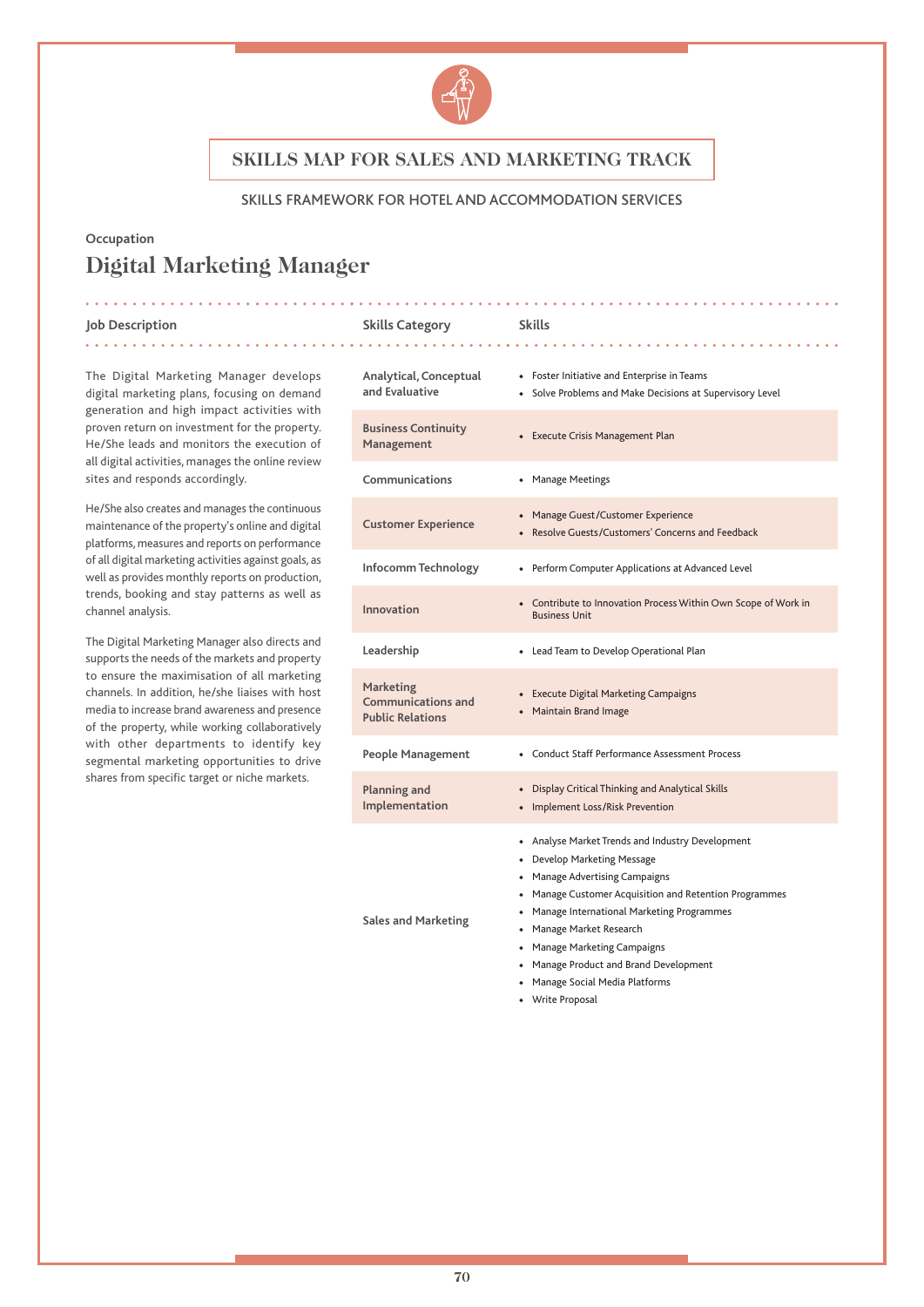

#### SKILLS FRAMEWORK FOR HOTEL AND ACCOMMODATION SERVICES

#### **Occupation**

# **Assistant Director of Sales**

**Job Description Skills Category Skills**

The Assistant Director of Sales assists the Director to plan, organise, supervise, direct and control the sales team to meet sales targets. He/She develops annual sales and marketing and promotional strategies for the property to achieve forecasted sales. He/She achieves this by coaching and motivating the sales team to maximise their potential by establishing realistic sales objectives for each member every month.

The Assistant Director of Sales identifies highvalue guests/customers, and ensures good quality service standards are delivered by the sales team to retain these guests/customers. He/ She also creates and develops on-going activities to promote the property and its products. He/She needs to conduct regular competitor analysis to examine the sales and marketing tactics adopted by other properties, and evaluate the execution of sales and promotional activities to increase revenue for the property.

The Assistant Director of Sales also reviews the departmental financial data to chart strategies in increasing profits for the property.

| Analytical, Conceptual<br>and Evaluative      | • Solve Problems and Make Decisions at Managerial Level<br>• Support the Establishment of a Framework for Initiative<br>and Enterprise                                    |
|-----------------------------------------------|---------------------------------------------------------------------------------------------------------------------------------------------------------------------------|
| <b>Business Continuity</b><br>Management      | <b>Manage Crisis Situations</b><br>۰                                                                                                                                      |
| <b>Business Negotiation</b>                   | • Participate in Dispute Resolution                                                                                                                                       |
| <b>Change Management</b>                      | • Facilitate Innovation and Lead Team Leaders to Implement Change                                                                                                         |
| Communications                                | • Conduct Interviews<br>• Manage Meetings                                                                                                                                 |
| <b>Customer Experience</b>                    | • Develop Service Recovery Framework<br>• Manage Guest/Customer Experience<br>• Manage Guests/Customers' Concerns and Feedback<br>• Manage the Service Brand              |
| Leadership                                    | • Lead Team Leaders to Develop Business Strategies<br>and Governance Management                                                                                           |
| <b>People and Relationship</b><br>Management  | • Coach for Service Performance<br>• Plan, Conduct and Evaluate Orientation Training<br>• Supervise, Motivate and Empower Staff                                           |
| <b>People Management</b>                      | • Conduct Staff Performance Assessment Process                                                                                                                            |
| <b>Personal Management</b><br>and Development | • Foster Team Adaptability<br>• Manage Workplace Challenges with Resilience                                                                                               |
| <b>Revenue Management</b>                     | • Implement Revenue Management Strategies                                                                                                                                 |
| <b>Risk Management</b>                        | • Manage Loss/Risk Prevention                                                                                                                                             |
| <b>Sales and Marketing</b>                    | • Conduct Market Profiling<br>• Develop Domestic Sales and Marketing Operational Plans<br>Develop International Sales and Marketing Operational Plans<br>• Write Proposal |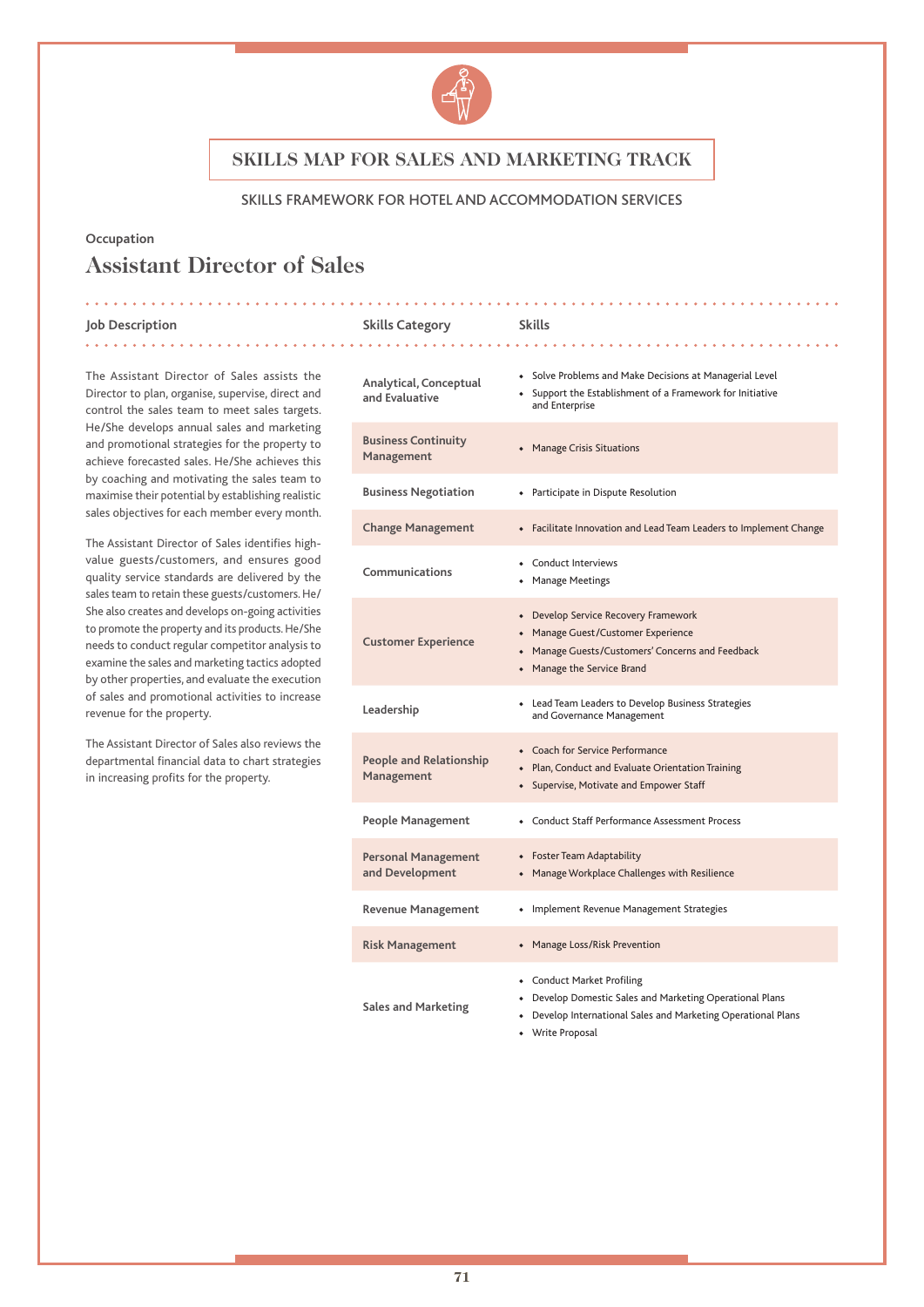

#### SKILLS FRAMEWORK FOR HOTEL AND ACCOMMODATION SERVICES

#### **Occupation**

# **Assistant Director of Events/ Assistant Director of Catering/ Assistant Director of Conference Services**

#### **Job Description Skills Category Skills**

| The Assistant Director of Events/Assistant<br>Director of Catering/Assistant Director of<br>Conference Services assists in supervising all                                                                              | Analytical, Conceptual<br>and Evaluative      | • Solve Problems and Make Decisions at Managerial Level<br>Support the Establishment of a Framework for Initiative<br>and Enterprise                        |
|-------------------------------------------------------------------------------------------------------------------------------------------------------------------------------------------------------------------------|-----------------------------------------------|-------------------------------------------------------------------------------------------------------------------------------------------------------------|
| catering, food and beverage functions, and<br>other events of the property to ensure sufficient<br>and effective operation of the department.                                                                           | <b>Business Continuity</b><br>Management      | • Manage Crisis Situations                                                                                                                                  |
| Other than keeping a close relationship and<br>strengthening guests/customers retention                                                                                                                                 | <b>Business Negotiation</b>                   | • Participate in Dispute Resolution                                                                                                                         |
| through regular sales activities, he/she trains<br>team members, formulates sales strategies and                                                                                                                        | <b>Change Management</b>                      | • Facilitate Innovation and Lead Team Leaders to Implement Change                                                                                           |
| works out different sales tools to achieve the<br>events budget by attracting various targeted                                                                                                                          | Communications                                | • Conduct Interviews                                                                                                                                        |
| group of guests/customers.<br>The Assistant Director of Events/Assistant<br>Director of Catering/Assistant Director of<br>Conference Services should be equipped with<br>food and beverage knowledge so as to offer the | <b>Customer Experience</b>                    | • Develop Service Recovery Framework<br>Manage Guest/Customer Experience<br>Manage Guests/Customers' Concerns and Feedback<br>Manage the Service Brand<br>٠ |
| best arrangements for guests/customers, and<br>to work closely with food and beverage outlet                                                                                                                            | Food and Beverage*                            | • Manage Cost and Quality Controls                                                                                                                          |
| heads and department heads. He/She also needs<br>to keep a close watch of all costing and expenses,<br>and monitor departmental profitability.                                                                          | Leadership                                    | • Lead Team Leaders to Develop Business Strategies<br>and Governance Management                                                                             |
| To expand network and build reputation in local<br>business activities, he/she also represents the<br>property to attend social networking events.                                                                      | <b>People and Relationship</b><br>Management  | • Coach for Service Performance<br>Plan, Conduct and Evaluate Orientation Training<br>• Supervise, Motivate and Empower Staff                               |
|                                                                                                                                                                                                                         | <b>People Management</b>                      | • Conduct Staff Performance Assessment Process                                                                                                              |
|                                                                                                                                                                                                                         | <b>Personal Management</b><br>and Development | Foster Team Adaptability<br>$\bullet$<br>Manage Workplace Challenges with Resilience<br>$\bullet$                                                           |
|                                                                                                                                                                                                                         | <b>Revenue Management</b>                     | • Implement Revenue Management Strategies                                                                                                                   |
|                                                                                                                                                                                                                         | <b>Risk Management</b>                        | • Evaluate and Review Compliance with Applicable Legislation and<br>Regulations for the Business Unit<br>• Manage Loss/Risk Prevention                      |
|                                                                                                                                                                                                                         | <b>Sales and Marketing</b>                    | • Develop Domestic Sales and Marketing Operational Plans<br>• Develop International Sales and Marketing Operational Plans                                   |

. . . . . . . . . . . . . .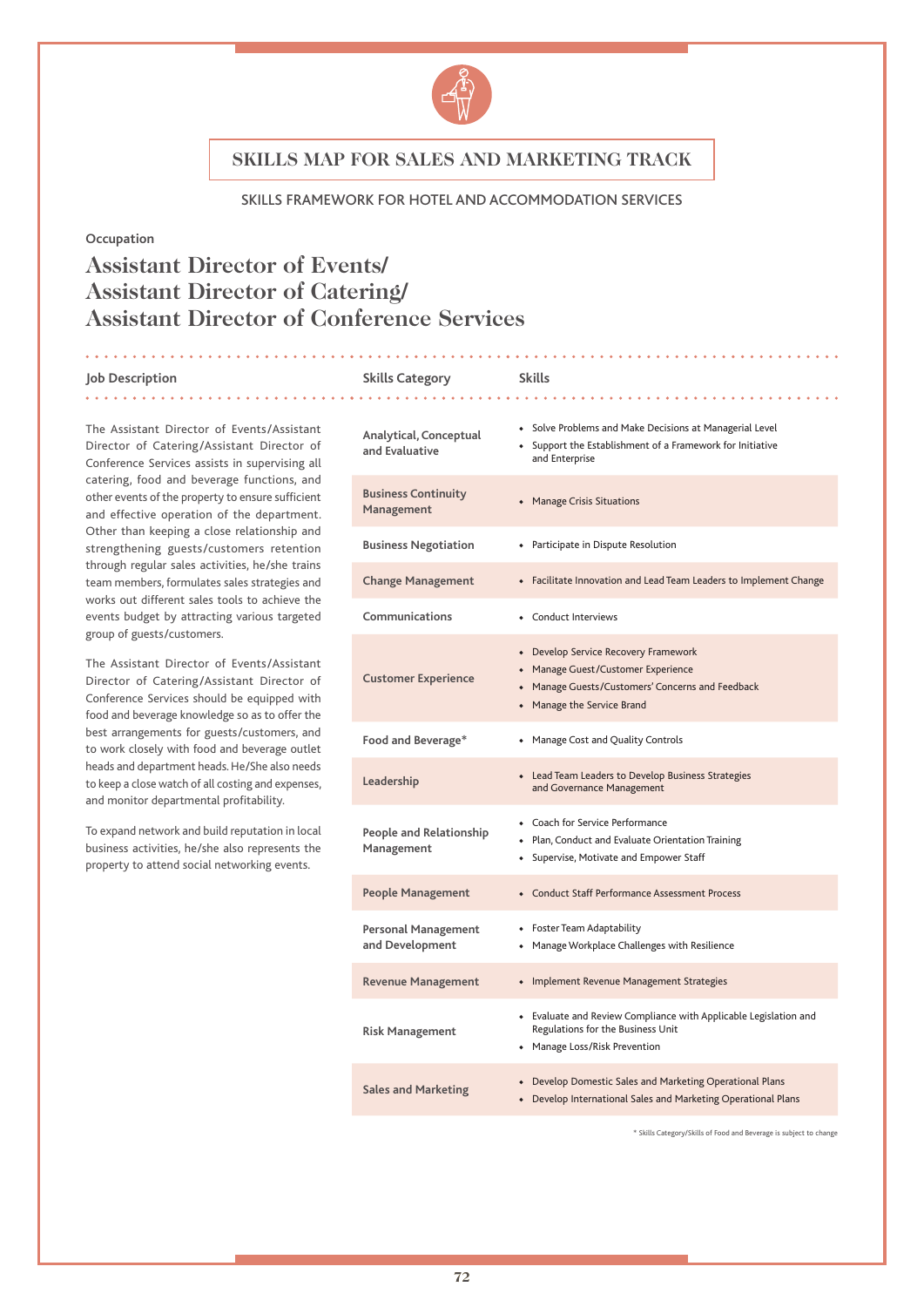

#### SKILLS FRAMEWORK FOR HOTEL AND ACCOMMODATION SERVICES

#### **Occupation**

# **Assistant Director of Public Relations/ Assistant Director of Marketing Communications**

#### **Job Description Skills Category Skills**

. . . . . . . . . . . . . . . . .

The Assistant Director of Public Relations/ Assistant Director of Marketing Communications is responsible for building the property and brand awareness, and ensuring that the property is correctly positioned and all marketing communications are communicated in a timely manner to the appropriate target markets, maximising revenue. He/She has to ensure conformity to the property's brand guidelines and brand image.

He/She leads the public relation, marketing and e-commerce strategies to meet the annual Public Relations, e-commerce and marketing plan set by the Director and develops strategic marketing plan for the property, including group, leisure and local efforts. To promote the property brand further, he/she maintains good working relationships with tourism bureaus, media, community leaders and other stakeholders, and manages all e-commerce and social media opportunities available, tracking and analysing the outcomes of the campaigns.

He/She also provides crisis communication assistance to the property when required.

| Analytical, Conceptual<br>and Evaluative                          | • Solve Problems and Make Decisions at Managerial Level                                                                                                                                                          |
|-------------------------------------------------------------------|------------------------------------------------------------------------------------------------------------------------------------------------------------------------------------------------------------------|
| <b>Business Continuity</b><br>Management                          | <b>Manage Crisis Situations</b><br>۰                                                                                                                                                                             |
| <b>Business Negotiation</b>                                       | • Participate in Dispute Resolution                                                                                                                                                                              |
| <b>Change Management</b>                                          | • Facilitate Innovation and Lead Team Leaders to Implement Change                                                                                                                                                |
| <b>Customer Experience</b>                                        | • Manage Guest/Customer Experience<br>• Manage Guests/Customers' Concerns and Feedback<br>• Manage the Service Brand                                                                                             |
| Infocomm Technology                                               | • Analyse Hospitality Data                                                                                                                                                                                       |
| Leadership                                                        | • Lead Teams Leaders to Develop Business Strategies and<br><b>Governance Management</b>                                                                                                                          |
| Marketing<br><b>Communications and</b><br><b>Public Relations</b> | • Develop and Oversee Public Relations Strategies<br>• Develop Digital Strategies                                                                                                                                |
| <b>People and Relationship</b><br>Management                      | • Plan, Conduct and Evaluate Orientation Training<br>• Supervise, Motivate and Empower Staff                                                                                                                     |
| <b>Personal Management</b><br>and Development                     | • Foster Team Adaptability<br>• Manage Workplace Challenges with Resilience                                                                                                                                      |
| <b>Risk Management</b>                                            | • Manage Loss/Risk Prevention                                                                                                                                                                                    |
| <b>Sales and Marketing</b>                                        | • Develop Domestic Sales and Marketing Operational Plans<br>• Develop International Sales and Marketing Operational Plans<br>• Develop Social Media Strategies<br>• Manage Hotel Sales and Marketing Initiatives |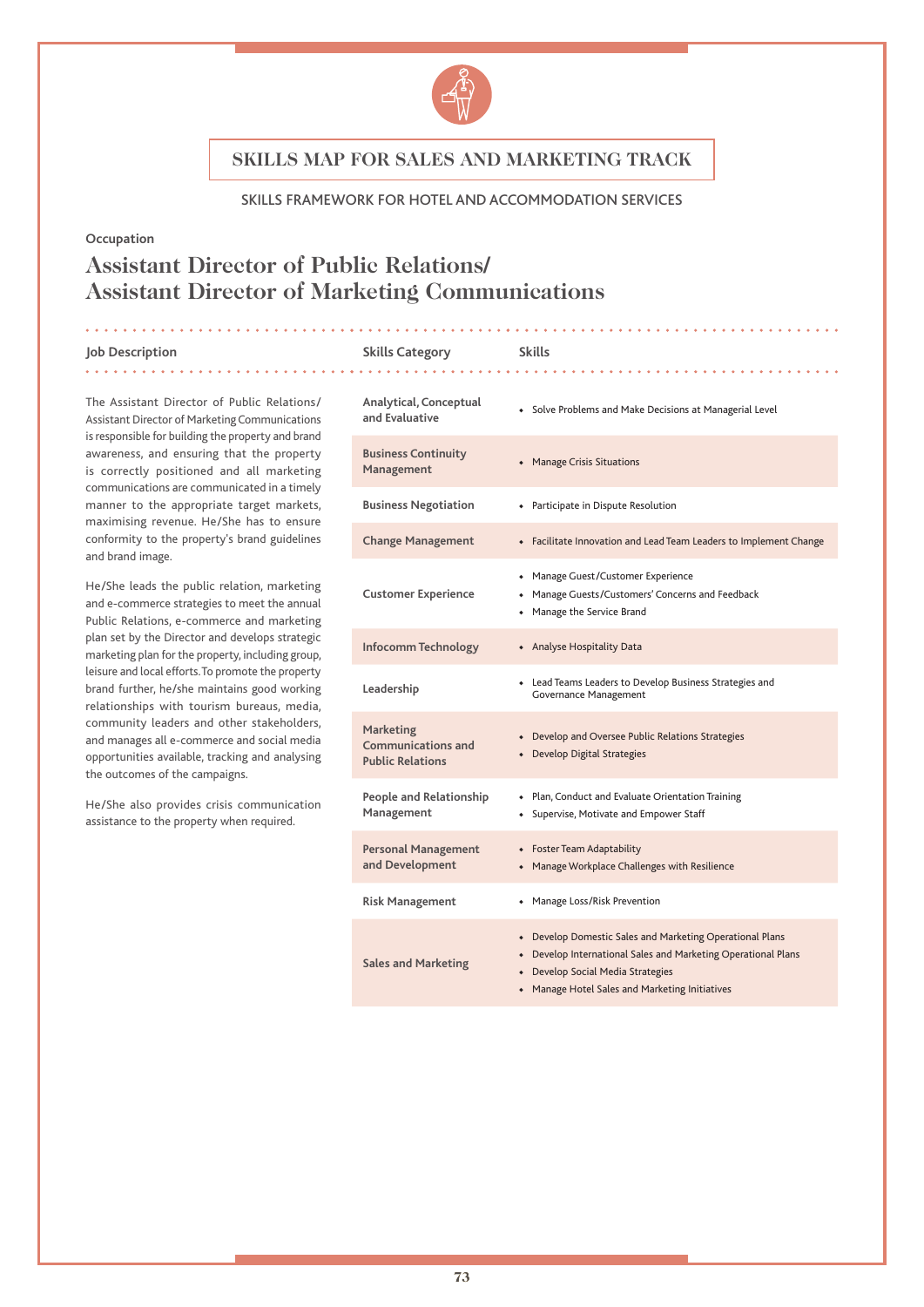

#### SKILLS FRAMEWORK FOR HOTEL AND ACCOMMODATION SERVICES

### **Occupation Director of Sales**

#### **Job Description Skills Category Skills**

. . . . . . . . . . . . .

The Director of Sales manages and directs all markets including the corporate and leisure segments, to maximise revenue for the property. He/She is responsible for conducting researches, preparing and delivering the strategic sales and business plan, monthly reporting needs, annual targets, budget, business forecasts and other reports or projects.

. . . . . . . . . . . . . . . **.** .

He/She has to survey, review and analyse the competition, market trends, guests/customers' needs and performance in order to be proactive and adaptable to the changing market environment. With this information, the Director of Sales develops new sales plans and programmes to improve the effectiveness of the current plans and programmes.

The Director of Sales also needs to apply principles of revenue management and be able to work together with the revenue department. Internally, he/she administers the staffing, training and performance reviews for the sales department, and implements measures to enhance the property's image and set high service standards.

| Analytical, Conceptual<br>and Evaluative      | • Apply Systems Thinking in Problem Solving and Decision Making<br>• Contribute to the Design and Development of a<br>Productivity Framework<br>• Facilitate the Implementation of a Productivity Framework |
|-----------------------------------------------|-------------------------------------------------------------------------------------------------------------------------------------------------------------------------------------------------------------|
| <b>Business Continuity</b><br>Management      | <b>Direct Management of Crisis Situations</b>                                                                                                                                                               |
| <b>Business Negotiation</b>                   | • Manage and Direct Negotiations<br>• Manage Dispute Mediation                                                                                                                                              |
| Communications                                | • Conduct Presentation to Senior Management                                                                                                                                                                 |
| <b>Customer Experience</b>                    | • Drive Branding and Communication for Service Excellence                                                                                                                                                   |
| <b>Finance</b>                                | • Prepare Budget for the Business Unit                                                                                                                                                                      |
| Infocomm Technology                           | • Analyse and Recommend Best Practices and Technology<br>in Hospitality                                                                                                                                     |
| <b>Information and Results</b>                | • Drive Service Quality and Customer Satisfaction                                                                                                                                                           |
| Innovation                                    | • Innovate the Customer Experience<br>• Manage Innovation in the Business Function                                                                                                                          |
| Leadership                                    | • Lead Managers to Develop Organisational and<br><b>Governance Strategies</b>                                                                                                                               |
| <b>People Management</b>                      | • Develop Managers and High Potential Employees through<br>Organisational Talent Capability Review<br>• Manage Human Resources in the Department                                                            |
| <b>Personal Management</b><br>and Development | • Develop Self to Maintain Professional Competence at Senior<br>Management Level                                                                                                                            |
| Planning and<br>Implementation                | • Manage and Review Systems and Processes<br>• Manage Resource Planning<br>• Provide Information for Management Decision Making                                                                             |
| <b>Revenue Management</b>                     | • Analyse Data for Trends and Forecasts<br>• Manage Strategic Revenue Management                                                                                                                            |
| <b>Sales and Marketing</b>                    | • Identify New Sales and Marketing Opportunities<br>• Manage Customer Acquisition and Retention Programmes<br>• Manage Hotel Sales and Marketing Initiatives                                                |

. . . . . . . . . . .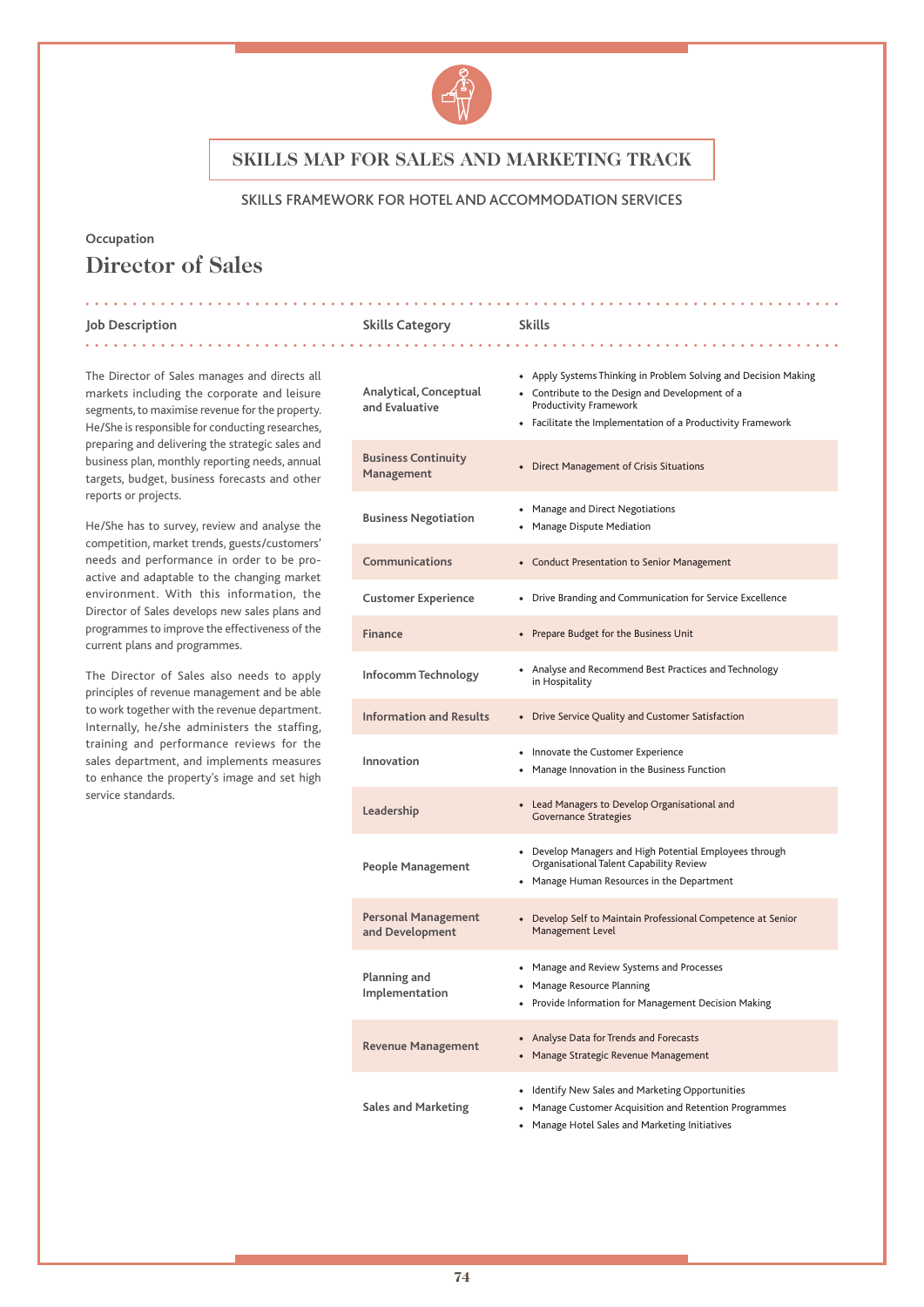

#### SKILLS FRAMEWORK FOR HOTEL AND ACCOMMODATION SERVICES

#### **Occupation**

# **Director of Events/ Director of Catering/ Director of Conference Services**

#### **Job Description Skills Category Skills**

The Director of Events/Director of Catering/ Director of Conference Services is responsible for ensuring the smooth and efficient running of the department, covering both sales as well as services functions of the property. He/She plans, organises, directs and controls the team to meet sales targets and service standards. Coaching and motivating the team to maximise their potential by establishing realistic sales objectives for each member is also part of his/her role.

He/She identifies high-value guests/customers, and ensures good quality service standards are delivered by the servicing team to retain these guests/customers. He/She also works with the marketing team by creating and developing events and conferences to promote the property and its facilities.

The Director of Events/Director of Catering/ Director of Conference Services also reviews departmental financial data to chart strategies to increase profits for the property.

#### 

| Analytical, Conceptual<br>and Evaluative      | • Apply Systems Thinking in Problem Solving and Decision Making<br>• Contribute to the Design and Development of a<br>Productivity Framework<br>• Facilitate the Implementation of a Productivity Framework |
|-----------------------------------------------|-------------------------------------------------------------------------------------------------------------------------------------------------------------------------------------------------------------|
| <b>Business Continuity</b><br>Management      | • Direct Management of Crisis Situations                                                                                                                                                                    |
| <b>Business Negotiation</b>                   | • Manage and Direct Negotiations<br>• Manage Dispute Mediation                                                                                                                                              |
| <b>Communications</b>                         | • Conduct Presentation to Senior Management                                                                                                                                                                 |
| <b>Customer Experience</b>                    | • Drive Branding and Communication for Service Excellence                                                                                                                                                   |
| <b>Finance</b>                                | • Prepare Budget for the Business Unit                                                                                                                                                                      |
| Infocomm Technology                           | • Analyse and Recommend Best Practices and Technology<br>in Hospitality                                                                                                                                     |
| <b>Information and Results</b>                | • Drive Service Quality and Customer Satisfaction                                                                                                                                                           |
| Innovation                                    | • Innovate the Customer Experience<br>• Manage Innovation in the Business Function                                                                                                                          |
| Leadership                                    | • Lead Managers to Develop Organisational and<br><b>Governance Strategies</b>                                                                                                                               |
| <b>People Management</b>                      | • Develop Managers and High Potential Employees through<br>Organisational Talent Capability Review<br>• Manage Human Resources in the Department                                                            |
| <b>Personal Management</b><br>and Development | • Develop Self to Maintain Professional Competence at Senior<br>Management Level                                                                                                                            |
| Planning and<br>Implementation                | • Develop Service Operations<br>• Manage and Review Systems and Processes<br>• Manage Resource Planning                                                                                                     |
| <b>Revenue Management</b>                     | • Analyse Data for Trends and Forecasts<br>• Implement Revenue Management Strategies<br>• Manage Strategic Revenue Management                                                                               |
| <b>Sales and Marketing</b>                    | • Identify New Sales and Marketing Opportunities<br>Manage Customer Acquisition and Retention Programmes                                                                                                    |

. . . . . . . . . . . . . . .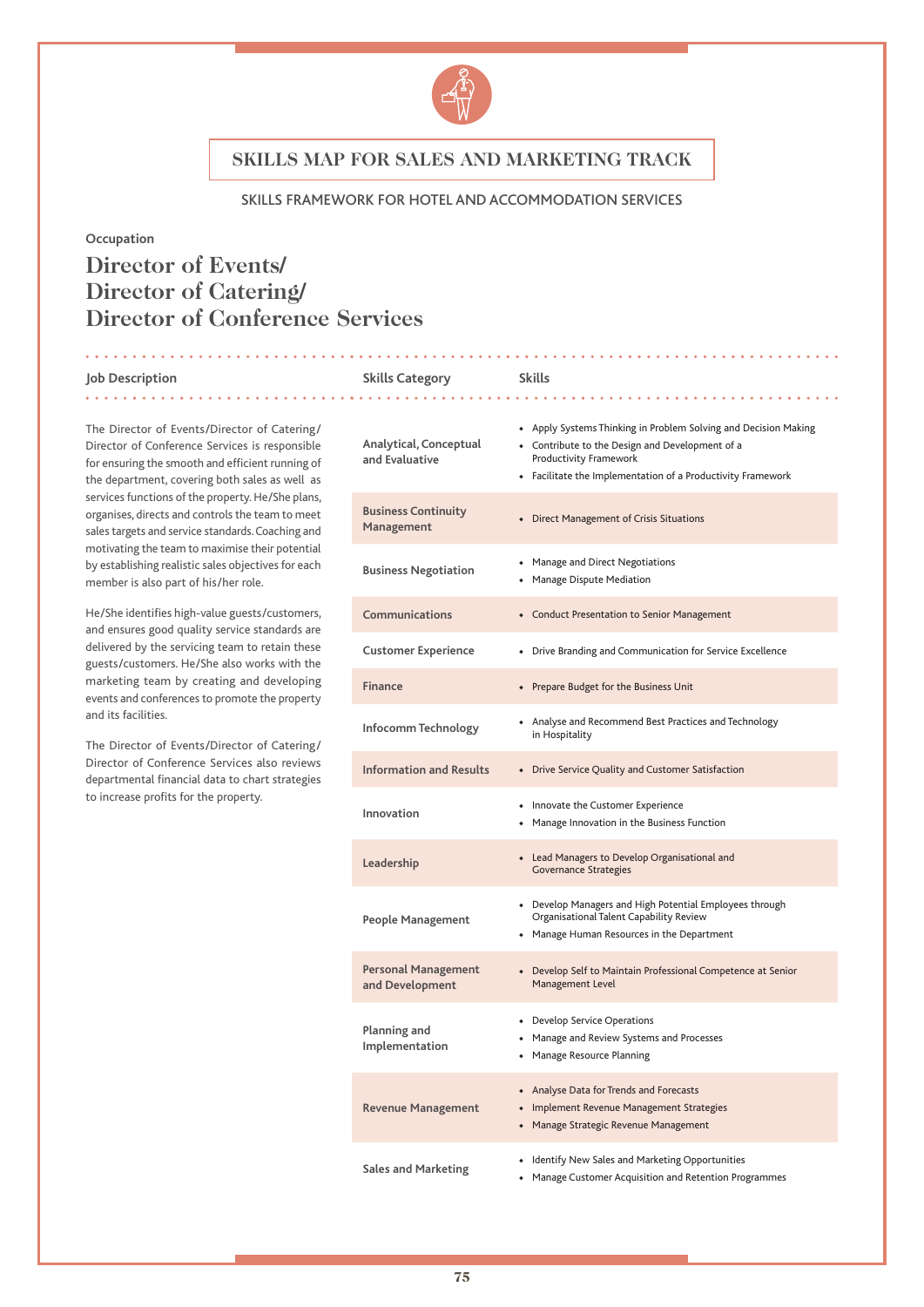

#### SKILLS FRAMEWORK FOR HOTEL AND ACCOMMODATION SERVICES

#### **Occupation**

# **Director of Public Relations/ Director of Marketing Communications**

#### **Job Description Skills Category Skills** . . . . . . . . . . . . .

The Director of Public Relations/Director of Marketing Communications is responsible for the planning, development and implementation of all marketing strategies, marketing communications, and public relations activities, both external and internal. While directing the efforts of the marketing, communications and public relations team and coordinating at the strategic and tactical levels with the other departments, he/she also oversees the development and implementation of support collaterals and services.

The Director of Public Relations/Director of Marketing Communications creates, develops and executes the marketing and communications plans for public relations, and pre and postopening marketing. He/She also works with the team or external agencies to come up with new ideas for image, advertising campaigns and marketing messages. Clear articulation of the property's desired image, messaging and positioning is required throughout to ensure consistency. He/She is responsible for editorial direction, design, production and distribution of all publications, in print and online.

The Director of Public Relations/Director of Marketing Communications manages media interests in the property and ensures regular contact with target media. He/She respond appropriately to media requests, and acts as the property's representative or spokesperson to the media. He/She also manages and maintains third party relationships with key vendors covering marketing and public relations functions, and oversees communications with guests or customers. He/She is also responsible for developing short and long-term plans and budgets for programmes and activities.

| Analytical, Conceptual<br>and Evaluative      | • Apply Systems Thinking in Problem Solving and Decision Making<br>• Contribute to the Design and Development of a<br>Productivity Framework         |
|-----------------------------------------------|------------------------------------------------------------------------------------------------------------------------------------------------------|
| <b>Business Continuity</b><br>Management      | • Direct Management of Crisis Situations                                                                                                             |
| <b>Business Negotiation</b>                   | • Manage and Direct Negotiations<br>• Manage Dispute Mediation                                                                                       |
| Communications                                | • Conduct Presentation to Senior Management<br>• Establish Internal Communications Platforms and Channels<br>• Establish Public Relations Strategies |
| <b>Customer Experience</b>                    | • Create Guest/Customer Experience<br>• Drive Branding and Communication for Service Excellence                                                      |
| <b>Finance</b>                                | • Prepare Budget for the Business Unit                                                                                                               |
| Infocomm Technology                           | • Analyse and Recommend Best Practices and Technology<br>in Hospitality                                                                              |
| Leadership                                    | • Lead Managers to Develop Organisational and<br><b>Governance Strategies</b>                                                                        |
| People Management                             | • Develop Managers and High Potential Employees through<br>Organisational Talent Capability Review<br>• Manage Human Resources in the Department     |
| <b>Personal Management</b><br>and Development | • Develop Self to Maintain Professional Competence at Senior<br>Management Level                                                                     |
| Planning and<br>Implementation                | • Manage Resource Planning<br>• Provide Information for Management Decision Making                                                                   |
| <b>Revenue Management</b>                     | • Manage Strategic Revenue Management                                                                                                                |
| <b>Sales and Marketing</b>                    | • Direct Market Research<br>• Identify New Sales and Marketing Opportunities                                                                         |

. . . . . . . . . .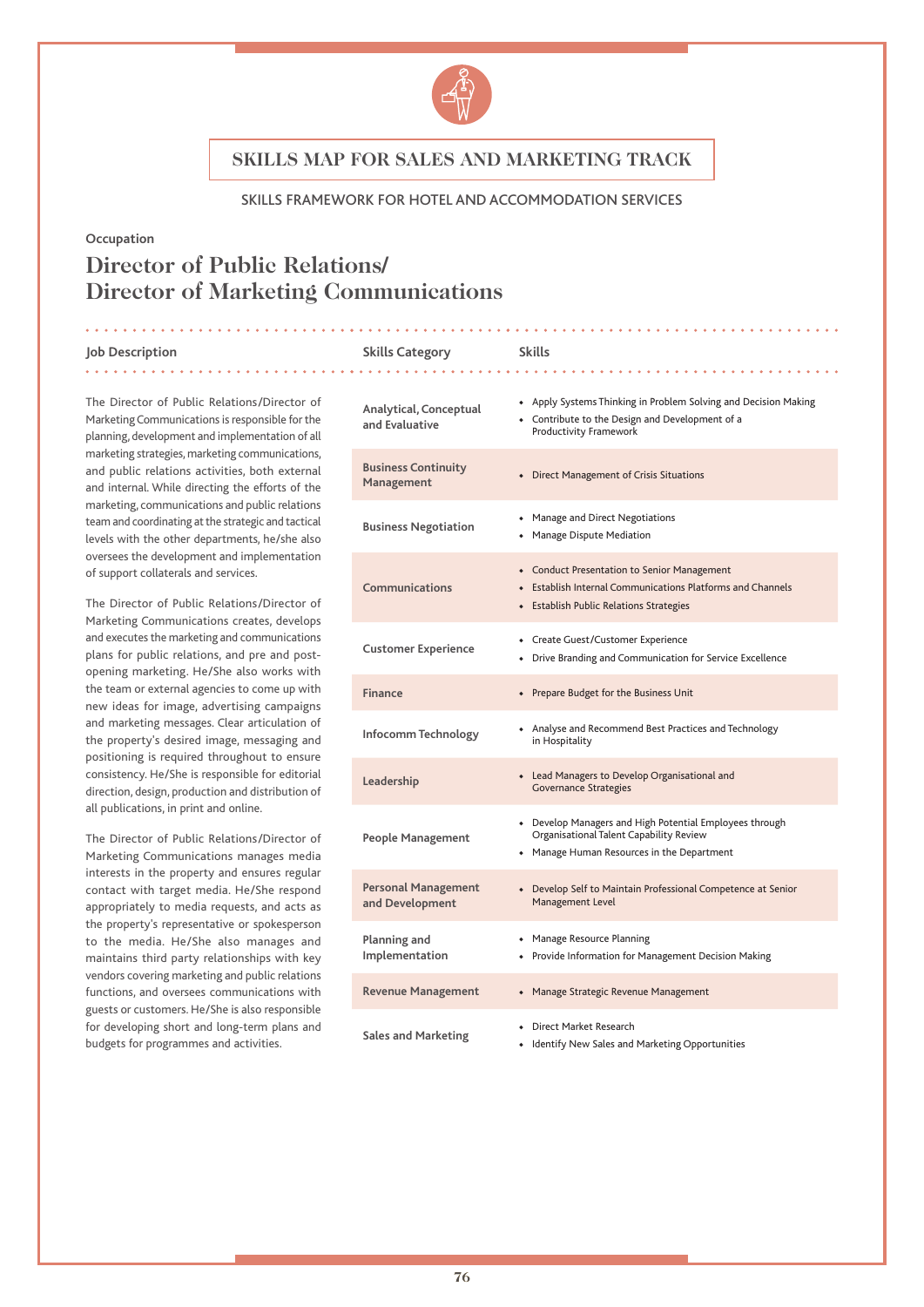

#### SKILLS FRAMEWORK FOR HOTEL AND ACCOMMODATION SERVICES

### **Occupation Director of Sales and Marketing**

#### **Job Description Skills Category Skills** . . . . . . . . . .

The Director of Sales and Marketing leads the sales and marketing team in optimising revenue from rooms and catering by attaining sales revenue targets as well as individual goals as assigned. He/She produces, implements and monitors action plans to ensure that the objectives in the revenue plan are achieved by identifying and securing new opportunities for the team to promote the expansion and penetration of portfolios, while maintaining contact with all existing guests/customers in the market to ensure high levels of satisfaction.

The Director of Sales and Marketing ensures that deadlines of sales and marketing projects are met. He/She also reviews daily business levels, anticipates critical situations, and plans effective solutions to best expedite appropriate actions. He/She has to monitor competitors' activities and assist in market intelligence, oversee all marketing and communications initiatives and work in line with the property's vision and goals. He/She is responsible for creating the property brand awareness to establish a competitive edge and has to establish and upkeep strategic partnerships with external stakeholders.

In addition to managing the department's budget, he/she plans the training and bonus or incentive schemes for the sales team in accordance with the marketing budget and property standards. He/She has to work closely with division and department heads to resolve any operational issue or challenges. Last but not the least, he/she has to adhere to all property policies, procedures, business codes and ethics and ensure that they are communicated and implemented within the team.

### **Business Continuity Management** ◆ Direct Management of Crisis Situations ◆ Provide Leadership during Crisis Situations **Business Negotiation** ◆ Direct Negotiation Policy and Develop Negotiation Limits **Change Management** ◆ Facilitate Innovation and Lead Managers to Manage Change Finance **• Performance • Performance <b>•** Develop and Establish Financial Budget and Plans **Infocomm Technology** ◆ Capitalise on Opportunities Created Through Digital Disruption in the Hospitality Industry **Innovation** ◆ Champion Service Innovation ◆ Facilitate Innovation Process within the Organisation **Knowledge Management** ◆ Develop and Establish a Knowledge Management System **People and Relationship Management** ◆ Build Positive Relationships with the Board ◆ Establish Organisational Relationships and Lead Organisational Diversity ◆ Strategise Workforce for Service Excellence **People Management** ◆ Develop Strategies for Talent Management **Personal Management and Development** ◆ Develop Self to Maintain Professional Competence to Lead an Organisation **Results Achievement** ◆ Monitor Divisional Performance and Develop Reward Strategies to Facilitate Achievement of Results **Revenue Management** ◆ Manage Total Revenue Management **Sales and Marketing** Direct Organisational Sales and Marketing Strategies and Business Targets ◆ Evaluate Sales and Marketing Outcomes